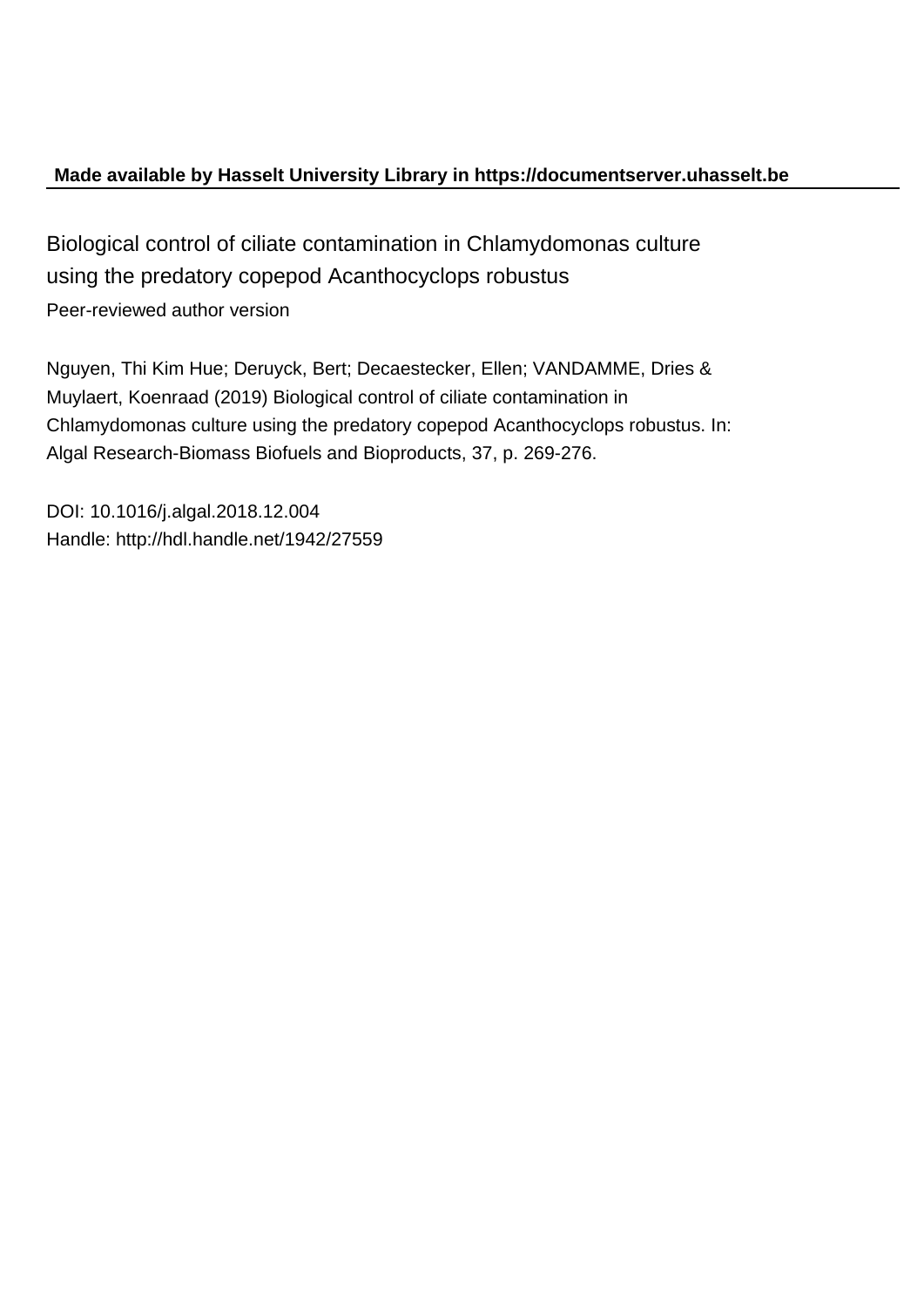| <b>Citation</b>          | Nguyen Thi Kim Hue, Bert Deruyck, Ellen Decaestecker, Dries Vandamme,<br>Koenraad Muylaert,<br>Biological control of ciliate contamination in Chlamydomonas culture<br>using the predatory copepod Acanthocyclops robustus,<br>Algal Research,<br>Volume 37,<br>2019,<br>Pages 269-276, |
|--------------------------|-----------------------------------------------------------------------------------------------------------------------------------------------------------------------------------------------------------------------------------------------------------------------------------------|
| <b>Archived version</b>  | Author manuscript: the content is identical to the content of the published<br>paper, but without the final typesetting by the publisher                                                                                                                                                |
| <b>Published version</b> | https://doi.org/10.1016/j.algal.2018.12.004                                                                                                                                                                                                                                             |
| <b>Journal homepage</b>  | https://www.sciencedirect.com/science/article/pii/S2211926418303618.                                                                                                                                                                                                                    |
| <b>Author contact</b>    | your email dries. vandamme@uhasselt.be<br>Klik hier als u tekst wilt invoeren.                                                                                                                                                                                                          |

*(article begins on next page)*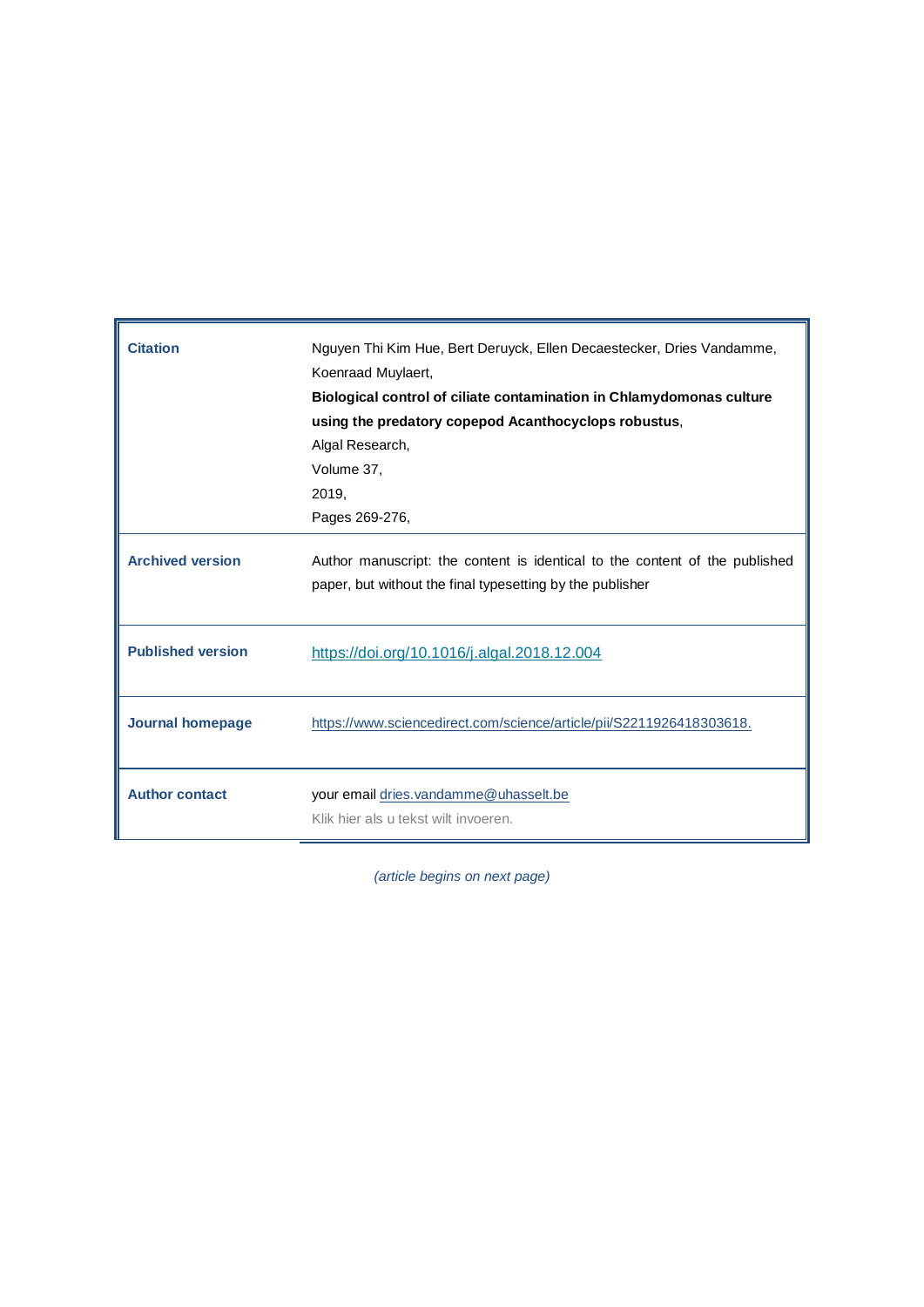# **Biological control of ciliate contamination in** *Chlamydomonas* **culture using the**

# **predatory copepod** *Acanthocyclops robustus*

Nguyen Thi Kim Hue <sup>1,2,\*</sup>, Bert Deruyck<sup>1</sup>, Ellen Decaestecker<sup>1</sup>, Dries Vandamme<sup>1, 3</sup>, Koenraad Muylaert<sup>1</sup>

<sup>1</sup>Lab. Aquatic Biology, Department of Biology, Campus Kulak Kortrijk, KU Leuven University, Etienne Sabbelaan 54, 8500 Kortrijk, Belgium.

<sup>2</sup>Department of Biology, College of Natural Sciences, Can Tho University, Vietnam.

<sup>3</sup>UHasselt – Hasselt University, B 3590 Diepenbeek, Belgium

\* Corresponding author: Nguyen Thi Kim Hue at Laboratory of Aquatic Biology, KU Leuven Kulak, Etienne Sabbelaan 53, 8500 Kortrijk, Belgium. E-mail address: thikimhue.nguyen@kuleuven.be (N.T. Kim Hue).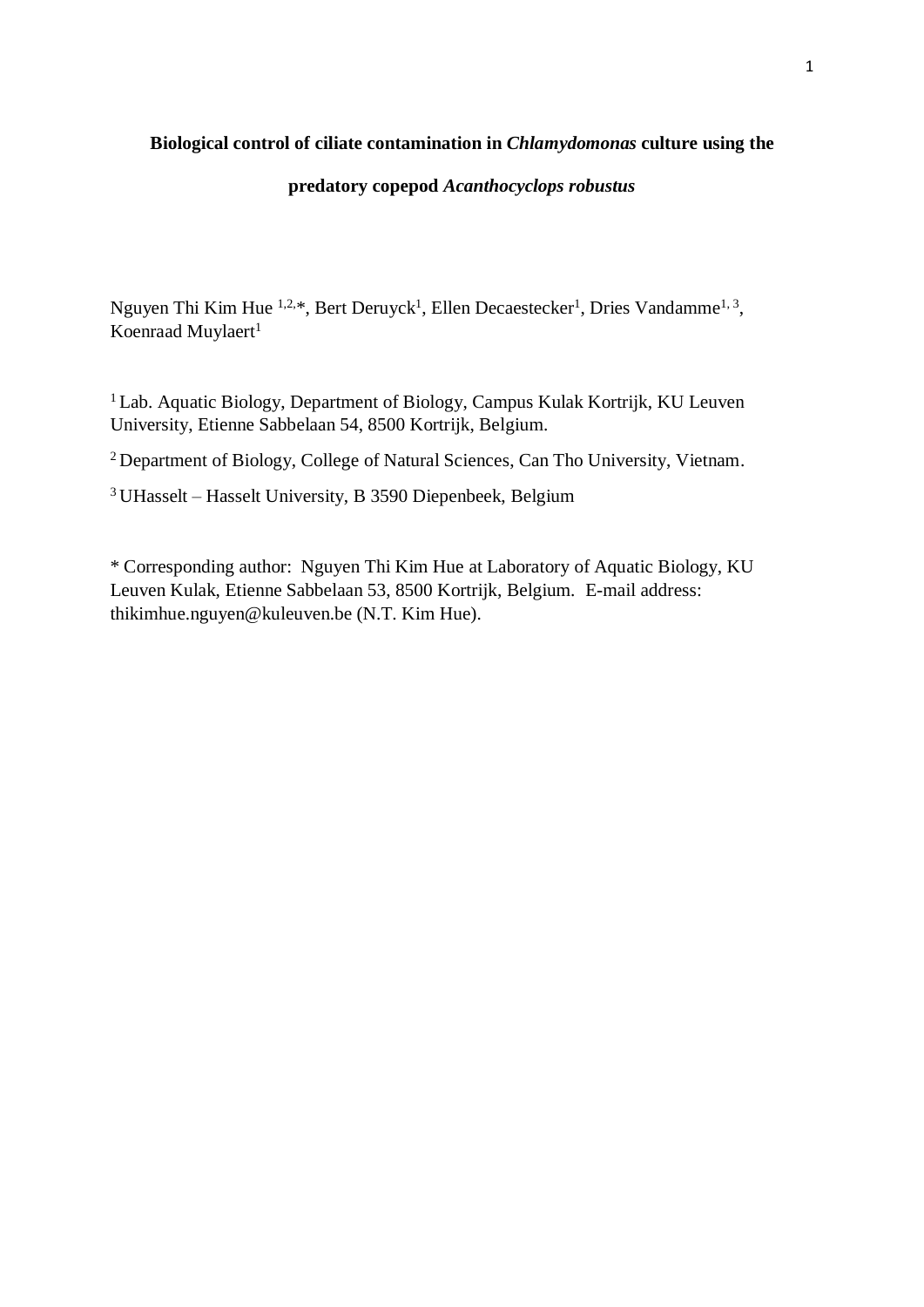### **Abstract**

Ciliates are a common but less-explored group of contaminants in microalgal cultures that feed on microalgae and can cause severe losses in productivity of cultures. The aim of this study was to evaluate the potential of biological control to eradicate ciliates from microalgal cultures. In lab-scale experiments, we used the carnivorous cyclopoid copepod *Acanthocyclops robustus* as a biological control agent to eliminate the ciliate *Sterkiella* from cultures of the microalga *Chlamydomonas*. Our experiments showed that the copepod *Acanthocyclops robustus* can consume up to 400 ciliates individual<sup>-1</sup> day<sup>-1</sup>. Addition of 0.07 copepods  $mL^{-1}$  to a culture that was contaminated with 10 ciliates mL<sup>-1</sup> resulted in a complete elimination of ciliates from the culture within 1 day and restored the algal biomass production at the level of a noncontaminated culture. Addition of copepods to a fresh *Chlamydomonas* culture did not cause a reduction in the microalgal biomass concentration, indicating that this copepod does not feed on *Chlamydomonas*. These laboratory-scale experiments indicate that copepods have potential to be used as a biological control agent to address the problem of contamination of large-scale microalgal cultures by ciliates.

**Keywords:** ciliate contamination, culture crash, biological control, *Acanthocyclops robustus*, algal biofuels, *Chlamydomonas*.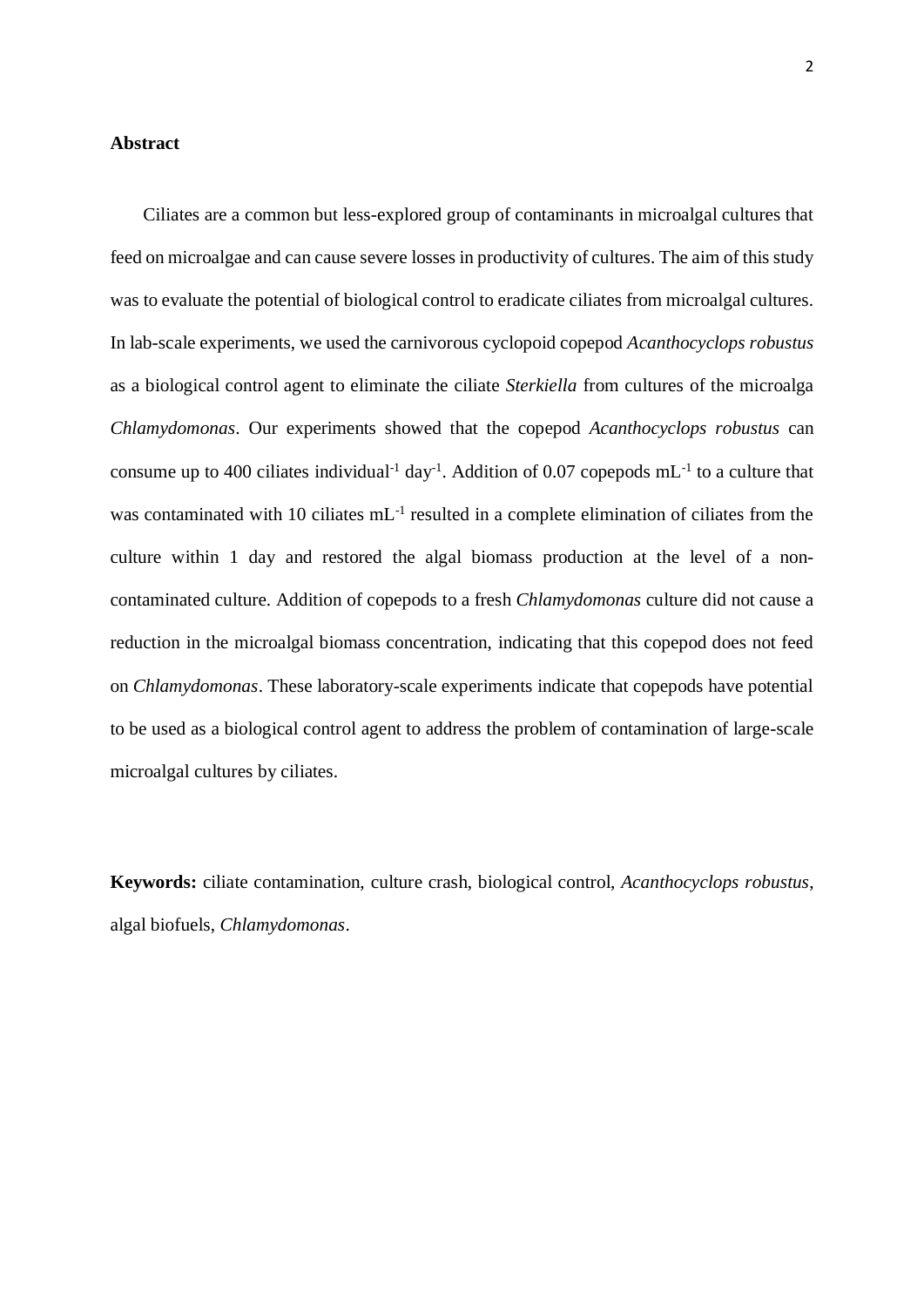### **1. Introduction**

Microalgae have been attracting interest over the past decade as a promising source of biomass for the production of biofuels and valuable bioproducts [1]. Microalgae are cultivated either in open raceway ponds or in closed photobioreactors [2]. These systems often suffer losses in production due to contamination of cultures by predators, parasites and competing microalgae [3, 4]. Among these contaminants, ciliate predators are a common problem [5]. Ciliates can achieve very high growth rates (about  $0.77 - 1.01 \text{ day}^{-1}$ , [6]) and can therefore cause a crash of the microalgae culture within a matter of days [7, 8]. Preventing contamination of microalgal cultures by ciliates is difficult as ciliates form dormant resting cysts that are dispersed through air, rainfall, wind or dust as well as water [9]. Since open pond cultivation systems are exposed to the atmosphere they are highly susceptible to contamination [5]. Even though photobioreactors are closed to the atmosphere, preventing contamination in these systems is also a challenge considering the need to sterilize large volumes of water (to prepare the culture medium) and air (to sparge the culture) [10].

There is need for sustainable strategies to control contamination of microalgal cultures by ciliates in order to avoid losses in productivity [11]. A few studies have proposed chemical control of ciliates. Moreno-Garrido and Canavate [8] used quinine sulphate to control contamination of a *Dunaliella* culture by hypotrich ciliates. More recently, Xu et al. [12] demonstrated the use of the natural plant chemical toosendanin to control contamination by the ciliate *Stylonychia* in a *Chlorella* culture. In a previous study, we used natural chemicals produced by marine microalgae as a defense against predators to control contamination of *Chlamydomonas* cultures by the ciliate *Sterkiella* [13].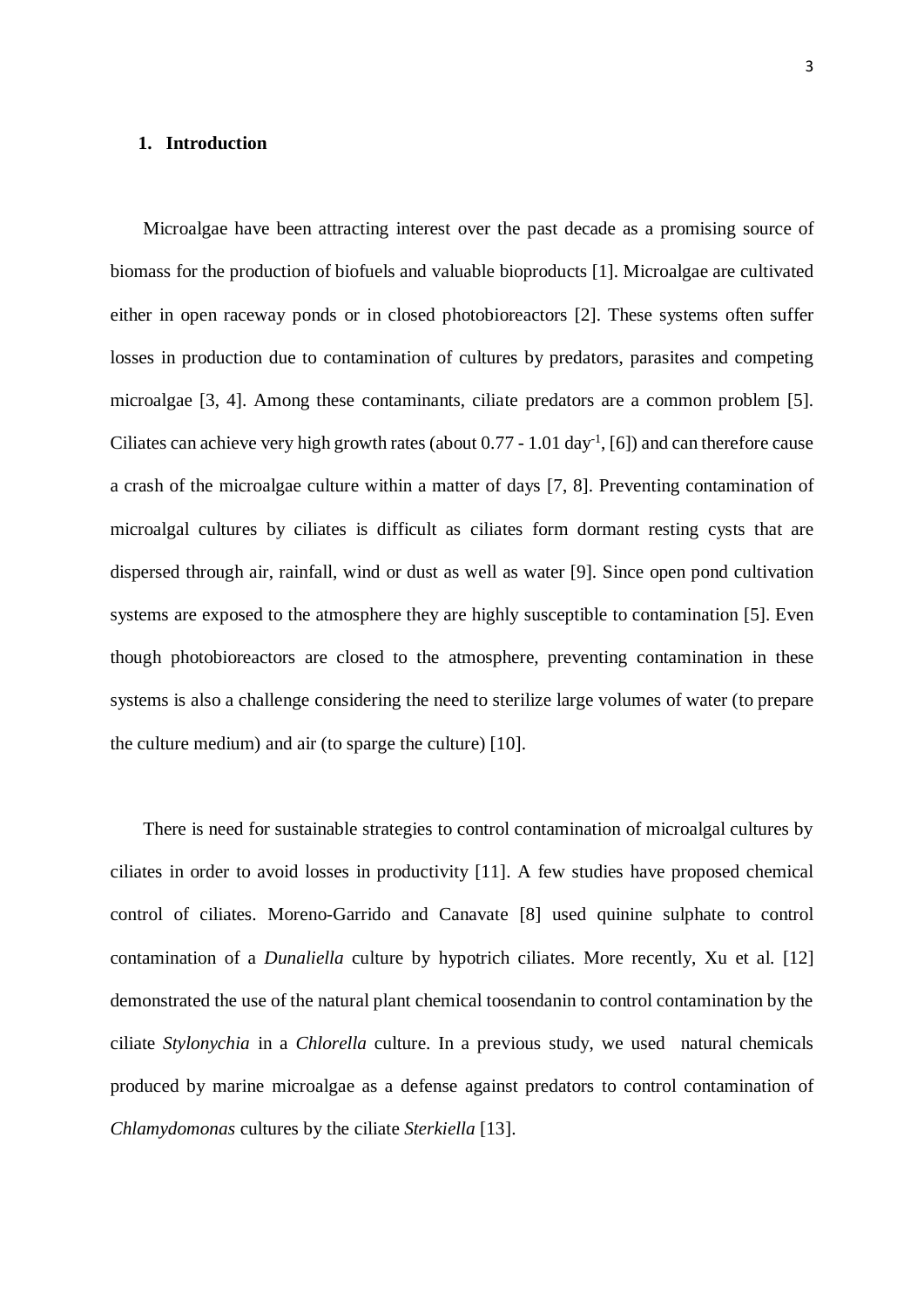As an alternative to chemical control, several authors have advocated the use of biological control of biological contaminants in microalgal cultures [5, 14]. In biological control, the predator of a pest species is introduced to control this pest species. Biological control is based on the 'trophic cascade' principle, which states that biomass of primary producers can be controlled by introduction of a top-predator that feeds on the predator of the primary producers [15] (Fig. 1). Since trophic cascades are often strong in aquatic food webs [16], biological control has a lot of potential to be used as a contamination control strategy in microalgae cultivation [5]. Biological control is increasingly used in agriculture to protect crops [17]. It is assumed to be more sustainable than chemical control because pests cannot evolve resistance to a biological control agent as rapidly as against chemicals [18]. Recently, Montemezzani et al. [19] proposed to control the rotifer *Brachionus* in high rate algal ponds by introducing the cladoceran *Moina tenuicornis* or the ostracod *Heterocypris incongruens*. Thom et al. [20] proposed to introduce aquatic insects into microalgal cultures to control *Daphnia* invasions.

To our knowledge, however, no study has so far attempted to implement a biocontrol method to control ciliate contamination in microalgal culture. Copepods are important predators of ciliates both in freshwater and marine environments [21]. Cyclopoid copepods are particularly common in freshwater while calanoid copepods are more common in seawater [21]. Cyclopoid copepods are ambush predators that hang motionless in the water and detect movements of ciliates using sensory setae on their antennae [22]. When a ciliate is detected, the copepod carries out an attack strike to catch and consumes the ciliate [23]. Smith and Crews [5] proposed the idea to introduce copepods into microalgal cultures to control contamination by ciliates. Biological control will not work when the copepods not only feed on the ciliates but also on the microalgae [11]. Although some cyclopoid copepods may also feed on microalgae, they generally prefer ciliates over microalgae [24].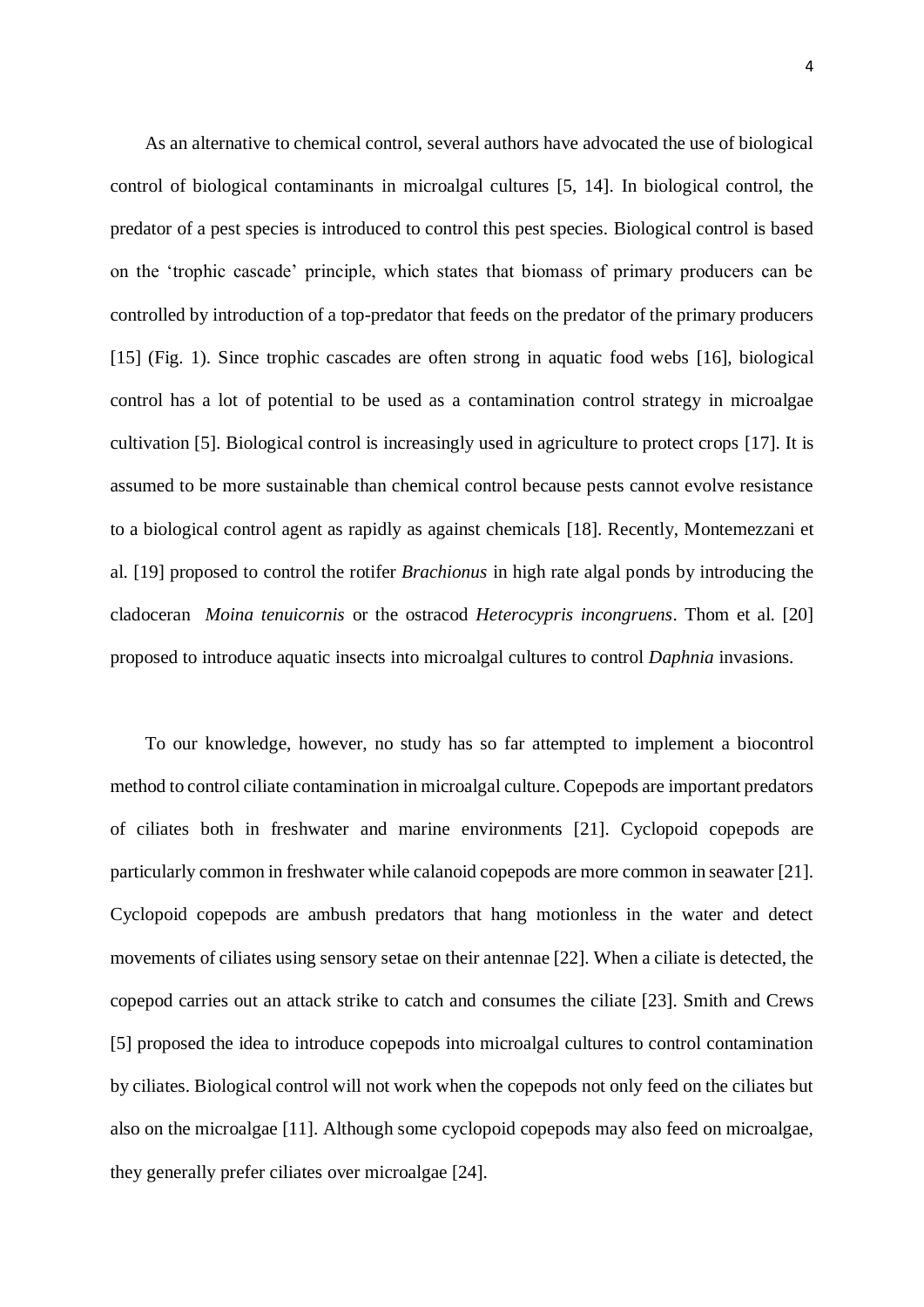The aim of this study was to test whether a cyclopoid copepod can be used in a biological control strategy to control ciliate contamination in microalgal cultures. As a model system, we used a culture of the microalga *Chlamydomonas* that was deliberately contaminated with the ciliate *Sterkiella*. We isolated a cyclopoid copepod from a freshwater lake and tested whether this copepod was capable of eradicating the ciliate *Sterkiella* from a contaminated *Chlamydomonas* culture and maintaining the microalgal biomass production of that culture (Fig. 1). We also evaluated whether the copepod itself impact the microalgal biomass by direct consumption of microalgae.



**Figure 1:** Illustration of the trophic cascade in which the cyclopoid copepod *Acanthocyclops robustus* is used to control contamination by the predatory ciliate *Sterkiella* sp. in cultures of the microalga *Chlamydomonas*  $(\Theta)$ . The top-predator *Acanthocyclops robustus* has an indirect positive effect on the primary producer *Chlamydomonas* by controlling the predator *Sterkiella*

 $(\bigoplus)$ .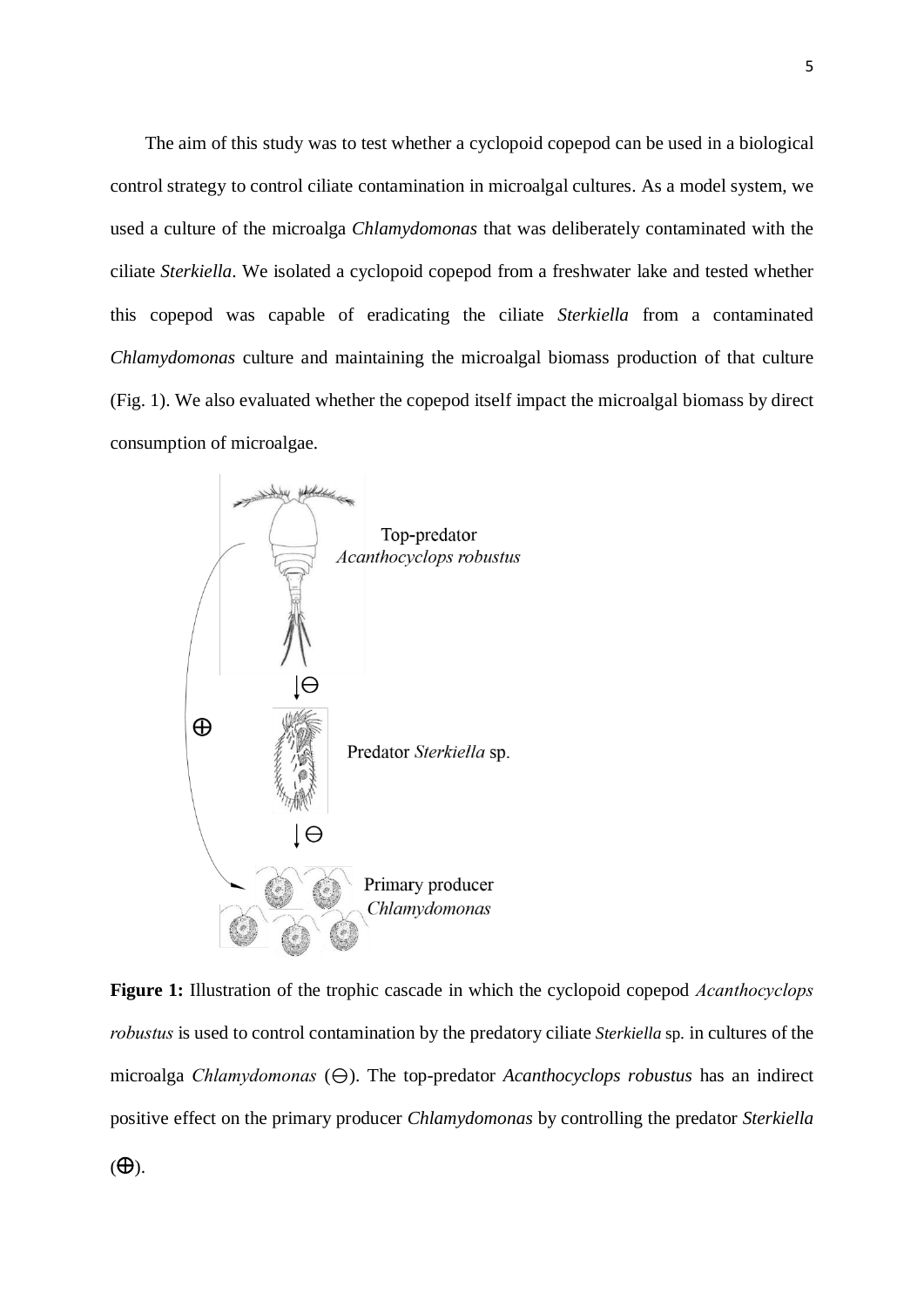### **2. Materials and methods**

#### *2.1 Isolation and cultivation of the copepod*

Copepods were collected in June 2017 from a eutrophic freshwater pond near the KU Leuven campus in Kortrijk, Belgium, using a zooplankton net (nylon mesh size 180 µm). At that moment, a dense population of cyclopoid copepods was present in the pond (about 500 individuals  $L^{-1}$ ). The concentrate containing copepods was gently rinsed over a 100  $\mu$ m nylon mesh using sterile distilled water to remove as much microalgae and other microorganisms as possible. A few adult copepods were transferred to 300 mL of sterile distilled water and were fed every 3 d with a suspension containing about 1000 cells mL-1 of the ciliate *Sterkiella* sp. The copepod cultures were subcultured once in every 3 weeks by collecting the copepods on a 30 µm nylon mesh. The copepod species was identified based on morphological criteria using detailed microscopic observations (Olympus SZX10 stereo microscope).

Like other crustaceans, copepods have a metamorphic life cycle and go through a nauplius and a copepodite phase before reaching the adult phase. Only adult copepods and copepodites were used in the experiments. Adult copepods and copepodites were separated from nauplius stages by filtration over a 180 µm nylon mesh. Dead individuals were removed by pipette to ensure that only live copepods and copepodites were used in the experiments. Egg sacs-carrying females were also removed to avoid the emergence of large numbers of nauplii during the course of the experiment.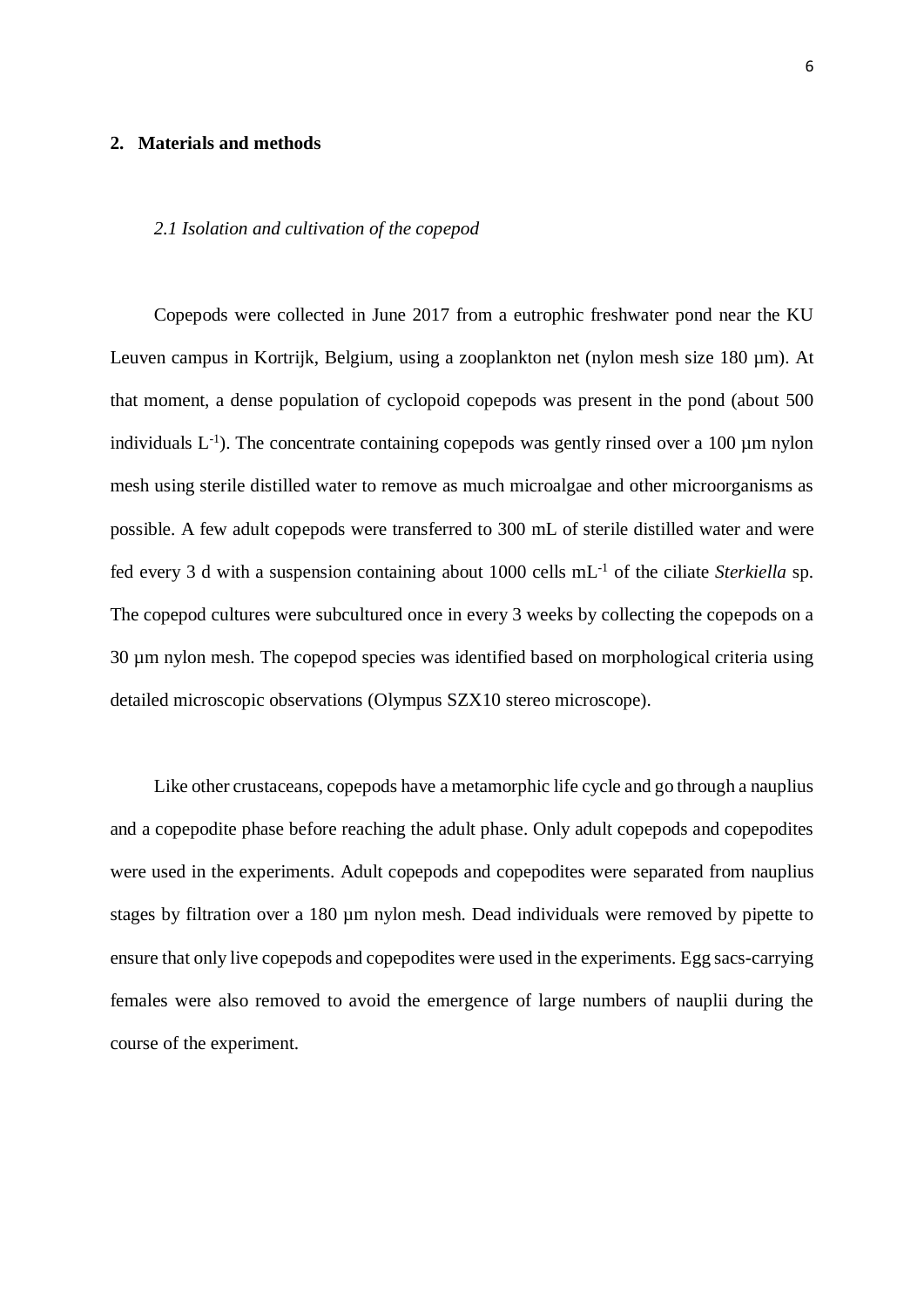### *2.2 Ciliates and microalgae preparation*

The chlorophyte microalga *Chlamydomonas reinhardtii* SAG 77.81 and the hypotrich ciliate *Sterkiella* sp. were used as model systems to evaluate the control of ciliate contamination in microalgal cultures by a copepod. *Chlamydomonas reinhardtii* is a widely studied model microalgal species. The ciliate *Sterkiella* was isolated from a rainwater storage reservoir in Belgium. Identification of the ciliate *Sterkiella* sp. was based on morphological criteria (Fig. 2) and was confirmed by partial 18S ribosomal DNA sequencing (GenBank accession number: MF375457; more information in [13]). *Sterkiella* belongs to the hypotrich ciliates, a group of ciliates that commonly invade microalgal cultures. *Sterkiella* has been reported as a contaminant in a large-scale *Scenedesmus* culture [25].



**Figure 2.** Microphotograph of the hypotrich ciliate *Sterkiella* and *Chlamydomonas* on which it feeds.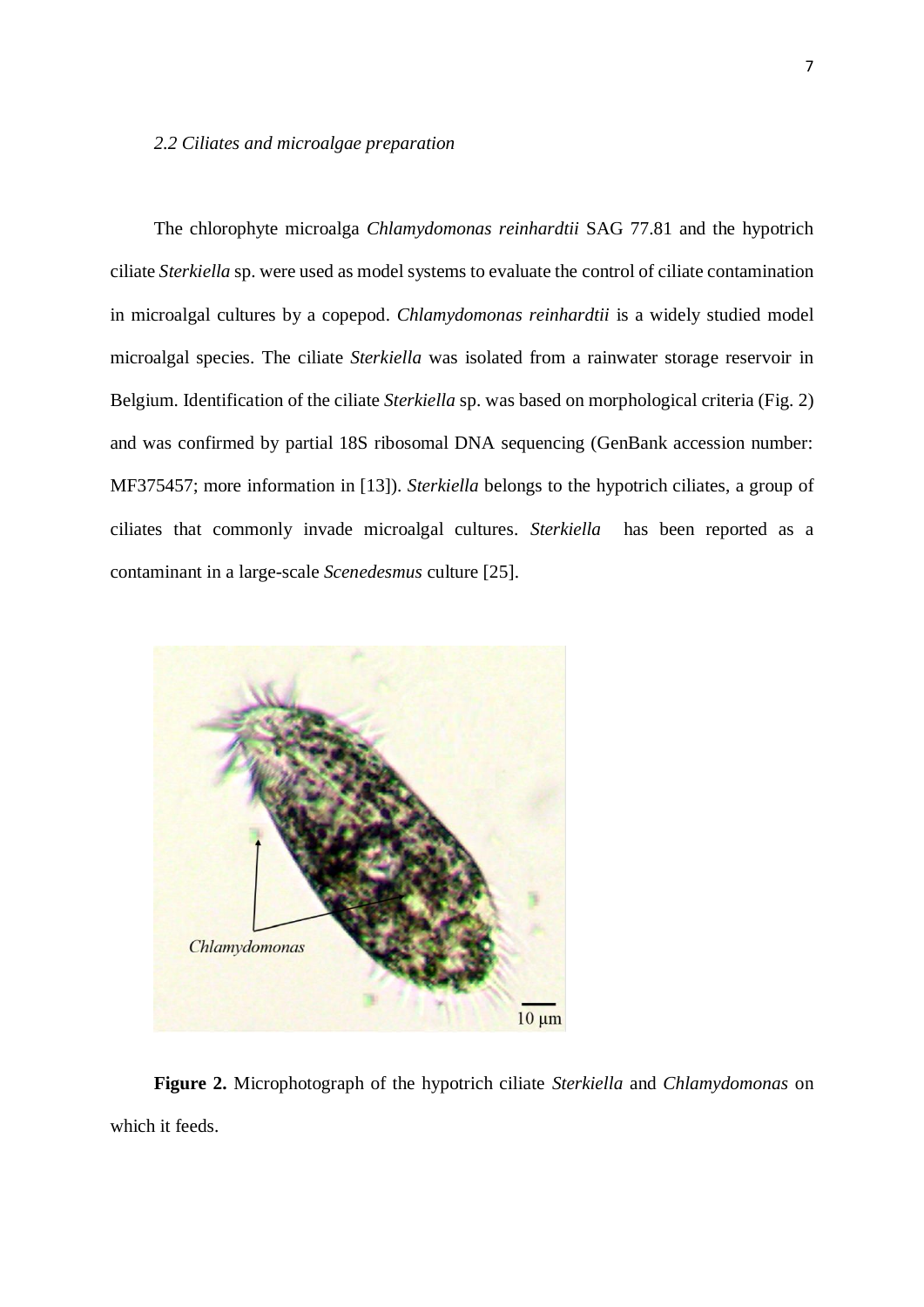*Chlamydomonas* cultures were maintained in 2 L batch cultures in Wright's Cryptophyte (WC) medium [26] in a temperature-controlled room (20  $\pm$  2 °C) at a light intensity of 80 µmol m-2 s -1 and a light-dark cycle of 16:8 h. Growth of *Chlamydomonas* was monitored spectrophotometrically at optical density 750 nm (OD<sub>750</sub>). OD<sub>750</sub> was linearly related to cell density (determined microscopically) as well as dry weight biomass concentration (determined gravimetrically) [27]. Exponential phase (7 d old) *Chlamydomonas* cultures were used in all the experiments.

A *Sterkiella* culture was maintained in 6-well plates and was fed with a suspension of microalga *Chlorogonium elongatum* SAG 30.98, cultured in sterile WC medium. Large numbers of ciliates needed for the experiments were grown in glass bottles (350 mL) using the same food source. Abundance of ciliates was determined using a Sedgewick-Rafter counting chamber under Olympus SZX10 stereo microscope (32 x magnification). Exponentially growing *Sterkiella* cultures with an abundance of about 1000 cells mL-1 were further concentrated on a 10  $\mu$ m nylon mesh to obtain a density of 4000 cells mL $^{-1}$ . This dense suspension was added to the *Chlamydomonas* cultures in controlled contamination experiments.

### *2.3 Biological control of ciliates by copepods*

A series of experiments was carried out to investigate whether the cyclopoid copepod that was isolated was capable of biological control of the ciliate *Sterkiella* in a *Chlamydomonas* culture. All experiments were carried out in 350 mL glass jars with 150 mL of exponential phase *Chlamydomonas* culture (initial OD<sup>750</sup> 0.15 - 0.3). The cultures were gently mixed by bubbling with filtered air from the bottom of each jar. The experimental treatments were incubated in a temperature-controlled room (20  $\pm$  2 °C) and exposed to a light intensity of 80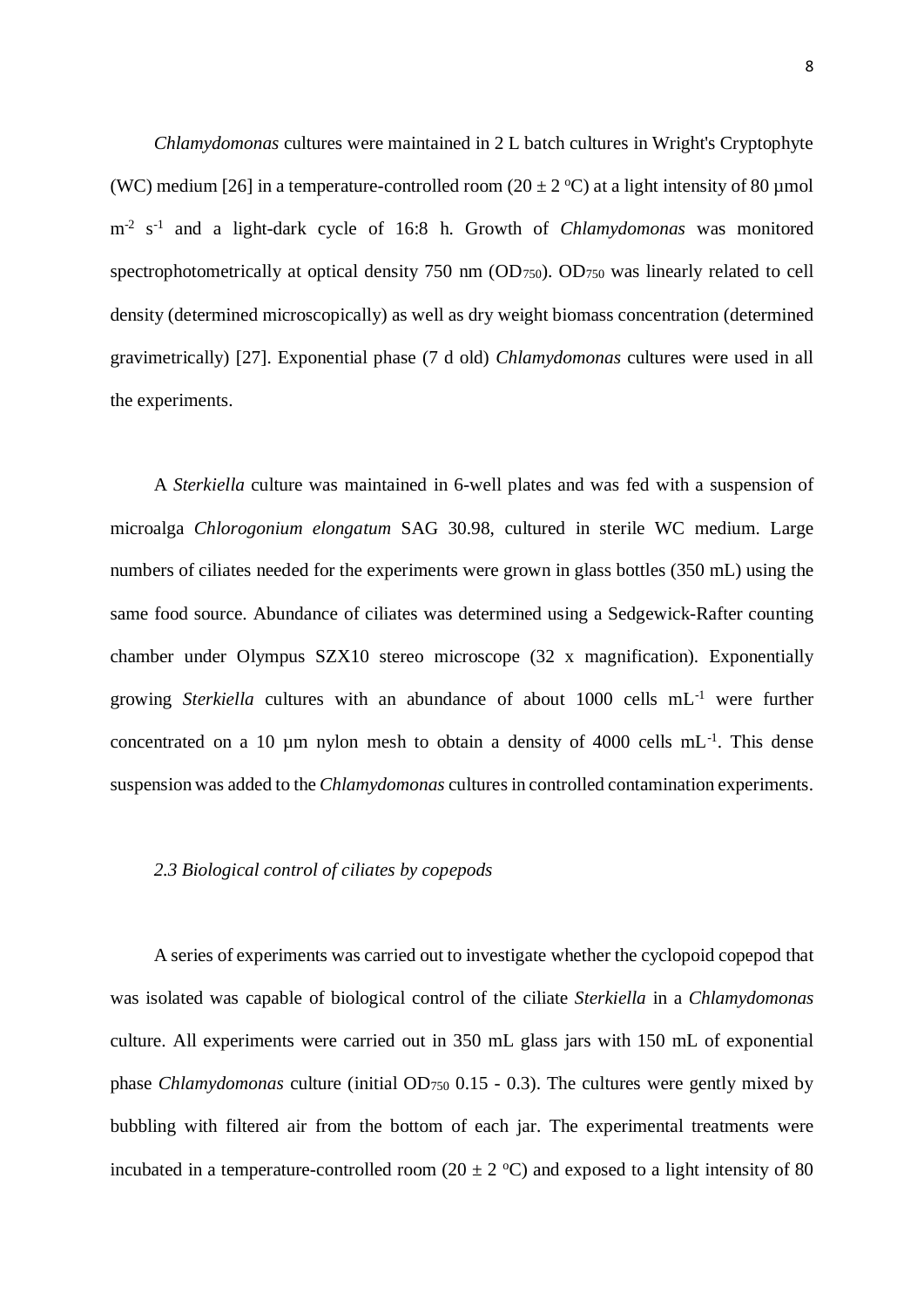$\mu$ mol m<sup>-2</sup> s<sup>-1</sup> and a light-dark cycle of 16:8 h. Ciliates were added from a concentrated stock culture. Copepods and copepodites (further referred simply as 'copepods') were added immediately after addition of the ciliates. The copepods were starved for 3 d before addition. In all experiments, dead copepods were removed routinely and were replaced with living copepods. Mortality of copepods was always below 10%. Each experimental treatment was executed in triplicate for all experiments. Abundance of ciliates was monitored using a Sedgewick-Rafter counting chamber and an Olympus SZX10 stereo microscope (32 x magnification) while biomass production of microalgae was monitored as OD<sub>750</sub>. Copepods (at  $< 0.4$  ind. mL<sup>-1</sup>) were not present in the samples collected for optical density measurements. Whereas, ciliates even when present, their influence on OD<sub>750</sub> is negligible (ca. 1%).

Firstly, the predation impact of copepods on the ciliate population in a contaminated *Chlamydomonas* culture was determined. In this experiment, a fixed number of copepods (0.2 ind. mL<sup>-1</sup>) was added to a *Chlamydomonas* culture to which varying number of the ciliate Sterkiella had been added (1, 10, 30 and 60 mL<sup>-1</sup>). *Chlamydomonas* cultures without *Sterkiella* and without copepods were used as controls. Ciliate abundance in the experimental treatments was monitored every day for 3 d.

In the second experiment the capability of copepods to maintain the biomass production of ciliate-contaminated microalgal culture to the level of a non-contaminated culture was evaluated. This experiment consisted of 4 treatments. The first treatment served as a positive control and consisted of a *Chlamydomonas* culture that was not contaminated with ciliates and to which no copepods were added. The second treatment was a negative control and consisted of a *Chlamydomonas* culture that was contaminated with 10 ciliates cells mL-1 and to which no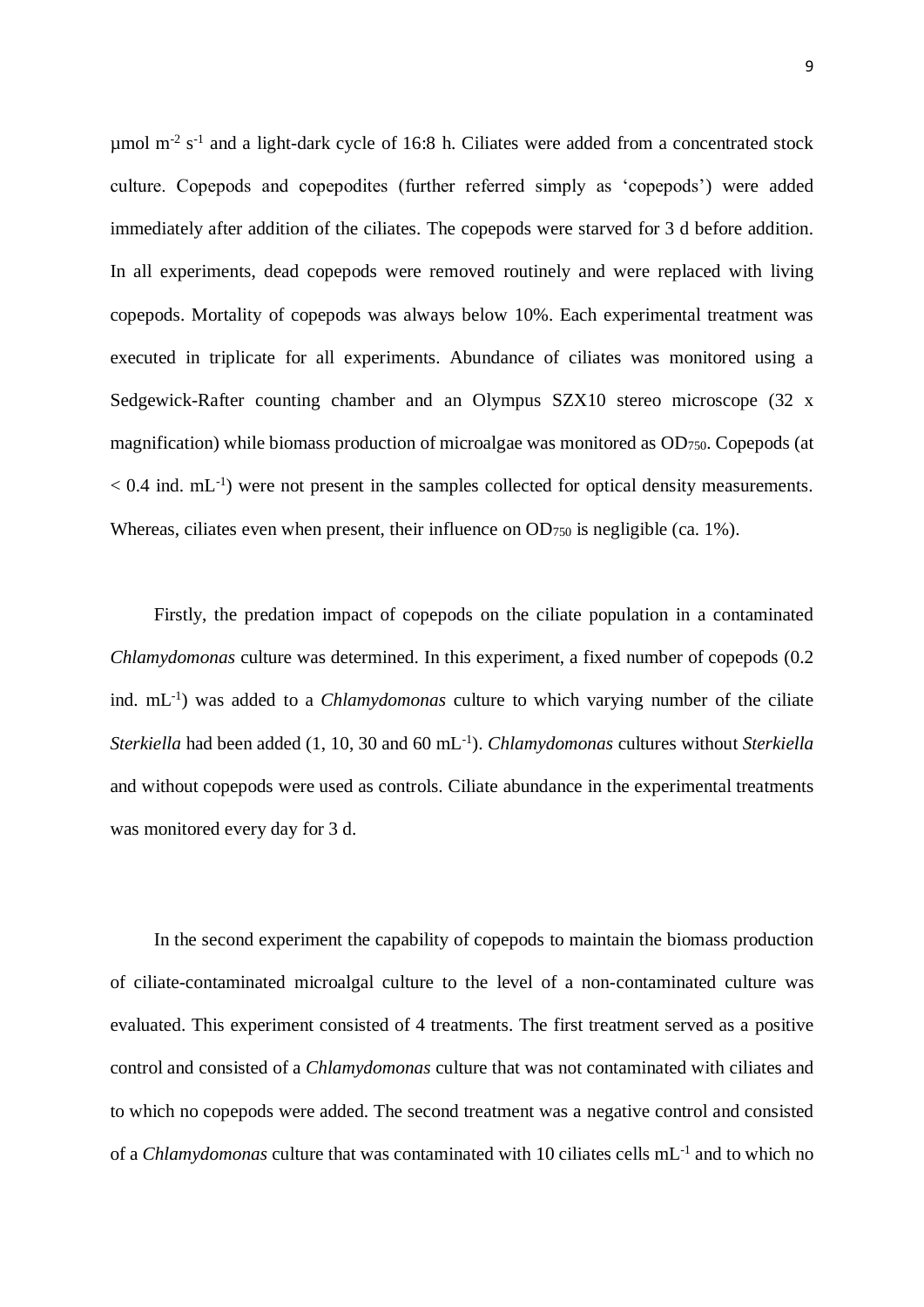copepods were added. The third treatment consisted of a *Chlamydomonas* culture that was contaminated with 10 ciliates  $mL^{-1}$  and to which 0.2 copepods  $mL^{-1}$  were added. The final treatment served to evaluate whether copepods have a direct negative effect on *Chlamydomonas* and consisted of a *Chlamydomonas* culture that was not contaminated with ciliates but to which 0.2 copepods  $mL^{-1}$  were added. Ciliate abundance and microalgal biomass (OD750) in the experimental treatments was monitored every day for 4 d. As an add-on to this experiment, we tested whether the nauplii of copepods might have a negative impact on microalgal biomass concentration of the *Chlamydomonas* culture. To test this, three different densities of nauplius stage 6 (1, 5, 10 nauplii mL-1 ) were added to *Chlamydomonas* cultures and *Chlamydomonas* culture without nauplii served as control. Microalgal biomass (OD750) in the experimental treatments was monitored every day for 4 d. The density of nauplii was determined after 4 d to determine the survival rate.

In the third experiment the minimal density of copepods required to control ciliates in a microalgal culture was determined. This experiment had the same positive and negative control as in the second experiment. Six different experimental treatments were prepared with different densities of copepods added  $(0.007, 0.03, 0.07, 0.1, 0.2, 0.4 \text{ mL}^{-1})$  in the beginning of the experiment. Following 2 d of introduction of copepods,10 ciliate cells mL-1 were added to the culture. Ciliate abundance and microalgal biomass  $(OD_{750})$  were monitored every day for 4 d.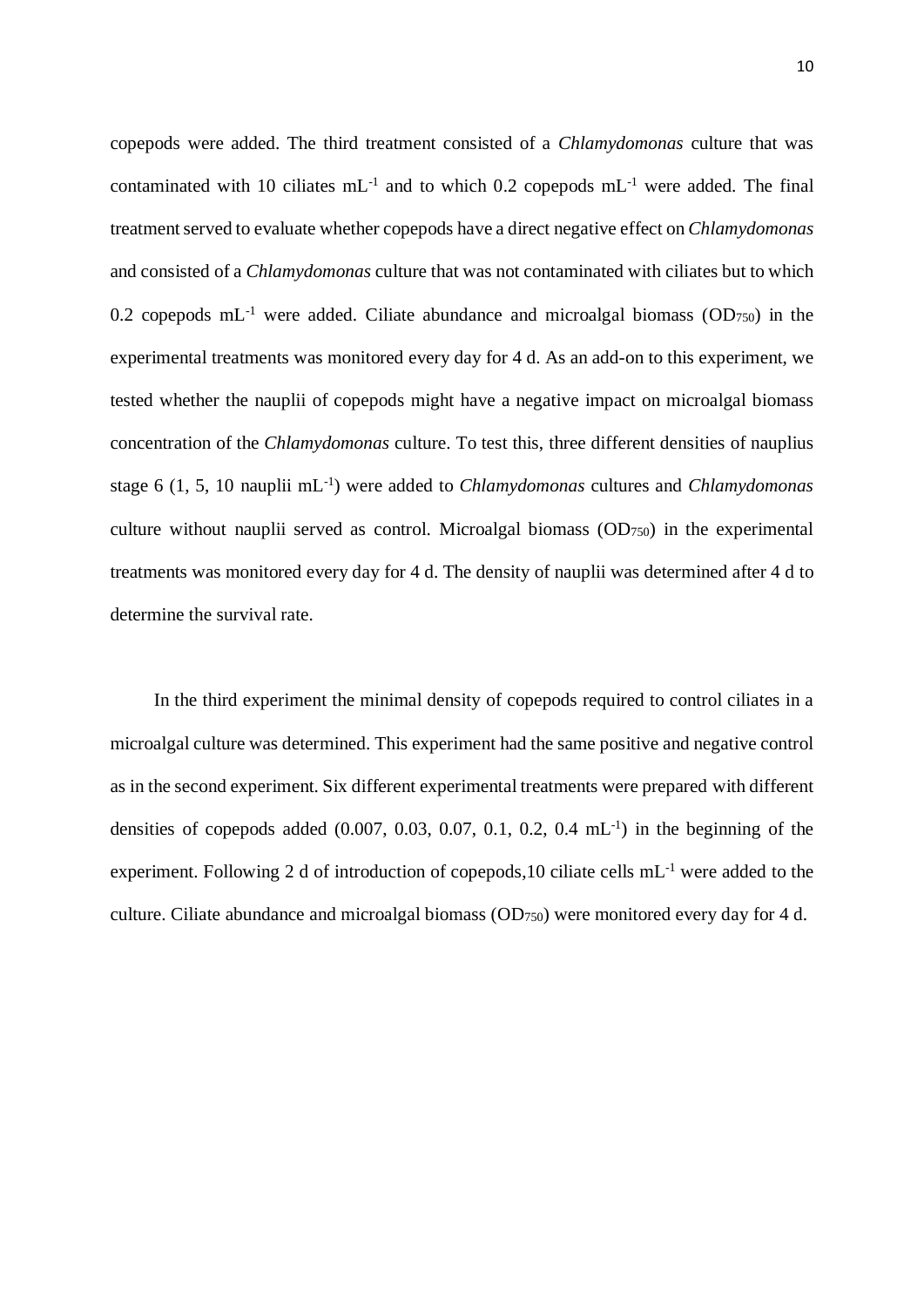### *2.4 Statistical analysis*

For the first experiment, two-factor analysis of variance (two-way ANOVA) was used to test for the independent and interacting effects of ciliate concentration and the presence/absence of copepod *Acanthocyclops robustus* on the biomass production of *Chlamydomonas* in the cultures. One-way ANOVA was used to evaluate the predation effect of copepods on the biomass production of *Chlamydomonas* and on ciliate density in the second experiment. In the third experiment, the effect of copepods on ciliate density and *Chlamydomonas* biomass production was also analyzed in a one-way ANOVA. Tukey's HSD post hoc test was used for multiple pair-wise comparisons between samples. All statistical analyses were carried out using R.

To determine the maximum consumption rate of ciliates by the copepod, the relation between consumption of ciliates and ciliate abundance was investigated using data from experiments 1 and 3. For each one-day time interval of each experimental treatment ( $n = 30$ ), the number of *Sterkiella* that were consumed by *Acanthocyclops robustus* was estimated from the difference between the observed and expected abundance of ciliates at the end of a oneday time interval. The expected number of ciliates and the end of the one-day time interval was estimated from the initial abundance at the start of the time interval assuming that the ciliate population experienced exponential growth. A constant exponential growth rate was used, which was the average of the growth rates calculated in the experimental control treatments to which no copepods were added  $(0.874 \pm 0.06 \text{ day}^{-1})$ ; n = 12).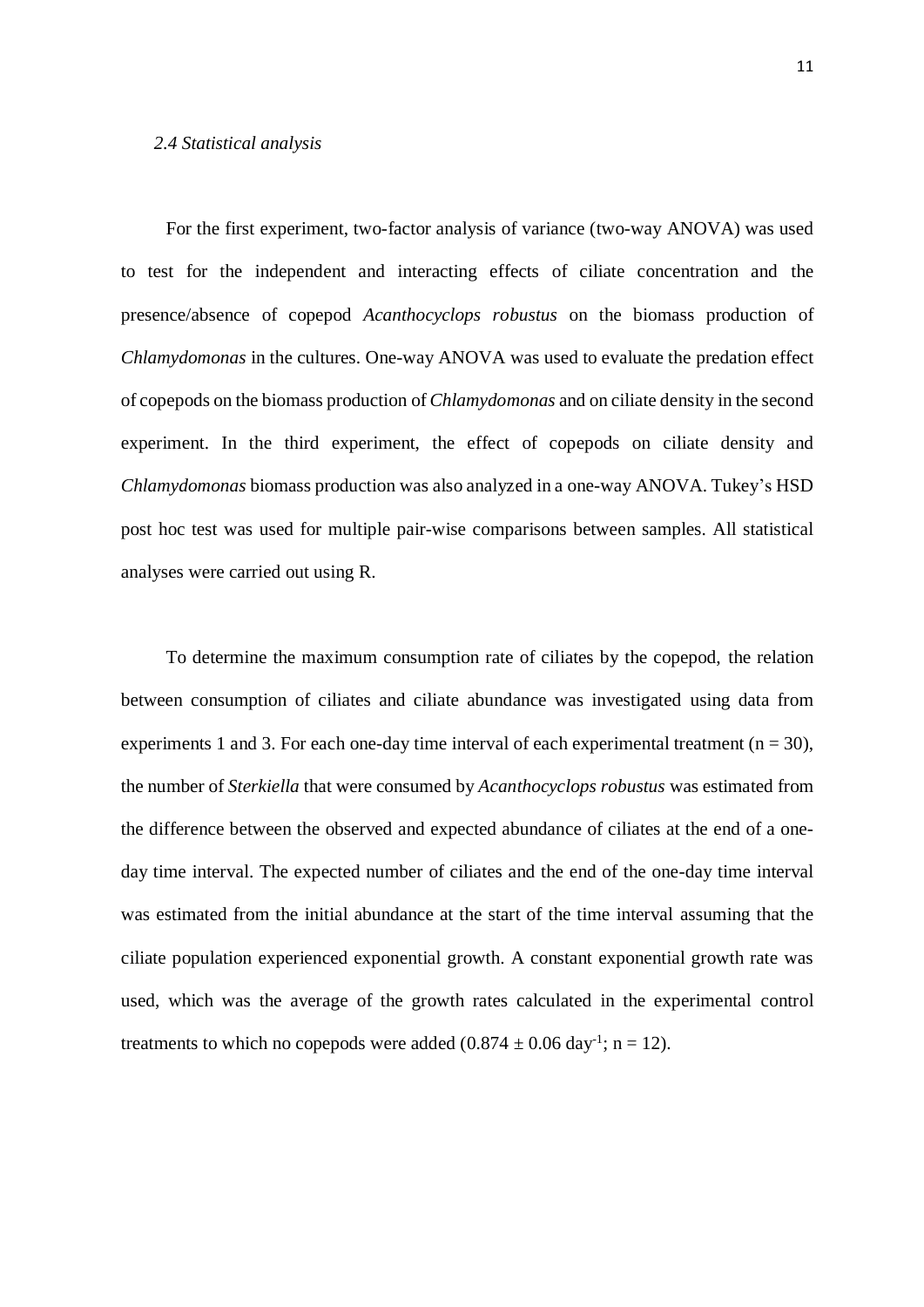### **3. Results and discussion**

#### *3.1 Copepod isolation and cultivation*

A cyclopoid copepod species was collected in a eutrophic pond and transferred to the laboratory where it was fed with a suspension of the ciliate *Sterkiella*. The cyclopoid copepod was identified as *Acanthocyclops robustus* (G.O. Sars) [28]. Adults of *Acanthocyclops robustus* are 1-1.3 mm in size. *Acanthocyclops robustus* closely resembles *Acanthocyclops vernalis* but has a round (as opposed to pointed) genital segment, a convoluted (as opposed to smooth) inner edge on the first segment of the endopod (E1) of the fourth leg, and an extra growth at the base of forked caudal rami (Fig. 3D-E). *Acanthocyclops robustus* is common in eutrophic freshwater environments, where it can achieve abundances of several hundred individuals  $L^{-1}$  in summer [29]. Like other copepods, *Acanthocyclops robustus* has a metamorphic life cycle that consists of 4 stages: egg, nauplius, copepodite and adult. In our cultures, adult females produced two egg sacs containing 40 to 75 eggs in every 2 to 5 d. These eggs required 2 d to mature. From the eggs nauplius larvae emerged that consist of a head and a small tail but that lack a thorax and abdomen. After 5 d and 6 rounds of molting, the nauplius transformed into a copepodite. The copepodite is similar to an adult state except that the tail is not segmented. After another 6 d and 5 rounds of molting the copepodite transformed into an adult copepod. In our cultures, a single adult female copepod produced more than 400 offspring (about 6 clutches) within a timeframe of 3 weeks. The life expectancy of an adult copepod is about 3 months [30].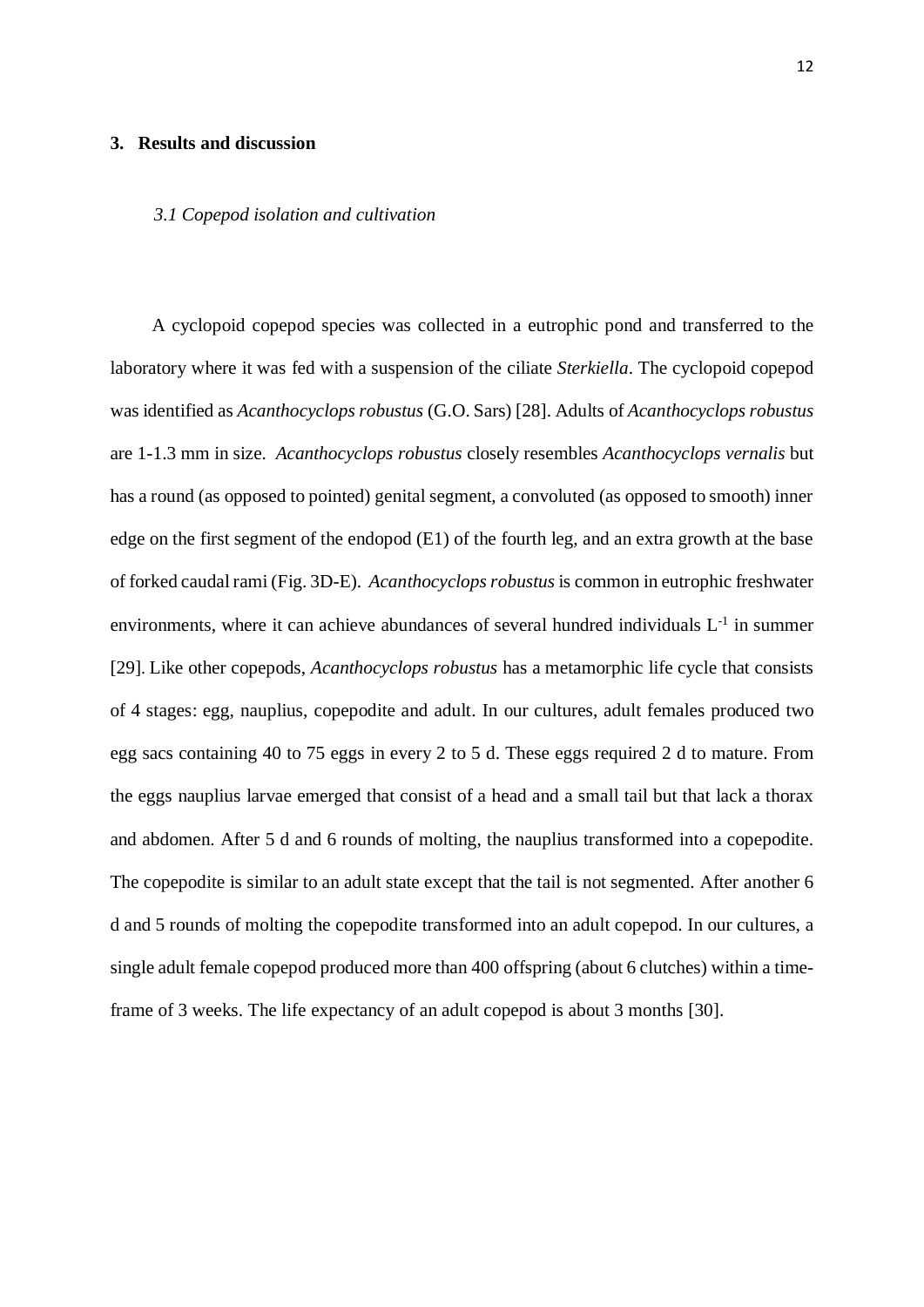

**Figure 3**: Microscopic picture of a female adult *Acanthocyclops robustus* (A). Detailed pictures of the first antennae (B), the 18<sup>th</sup> segment of the first antennae (C), the caudal rami (cr) and lateral setae (ls) (D), the terminal segment of the  $5<sup>th</sup>$  leg (E), the genital segment (gs) (F) and the rectangular endopite 1 (E1) of  $4<sup>th</sup>$  leg (G). Pictures of copepodite stage 1 (H), nauplius stage 6 (I) and the nauplius stage 1 (J). Scale bar 30  $\mu$ m in B-E, 100  $\mu$ m in H-J.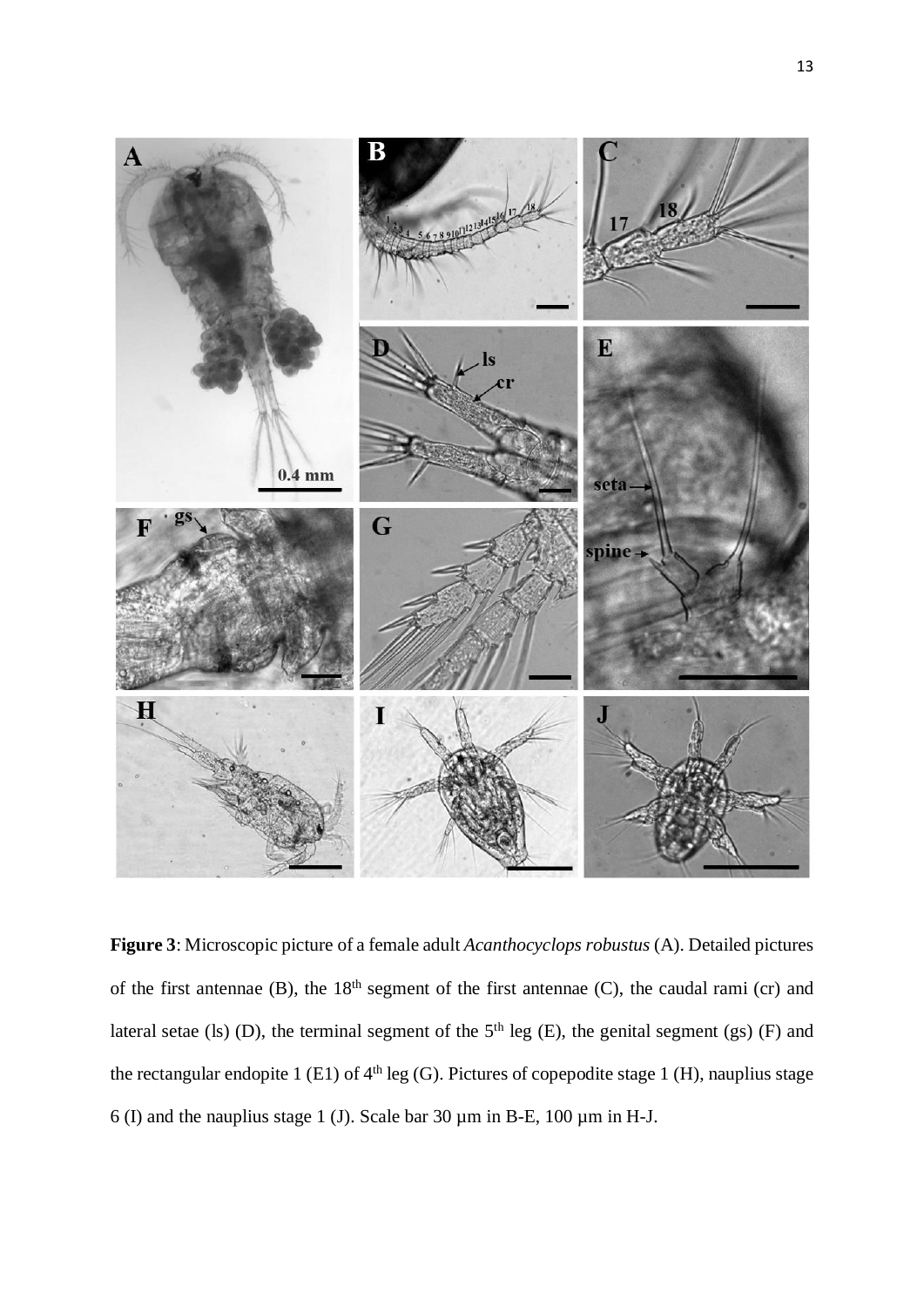The first experiment aimed to quantify the predation rate of the copepod *Acanthocyclops robustus* on the ciliate *Sterkiella*. 0.2 copepods mL -1 were introduced into *Chlamydomonas* cultures that were inoculated with varying densities of the ciliate *Sterkiella* (1, 10, 30, and 60 ciliates mL-1 ). In the contaminated control cultures that received no copepods the number of ciliates increased exponentially over time (Fig. 4A, Table 1). When copepods were added, the number of ciliates was reduced. In cultures that were inoculated with 1 and 10 ciliates mL<sup>-1</sup>, the copepods eliminated all ciliates from the culture within 1 d (Fig. 4B). In cultures that were inoculated with 30 ciliates  $mL^{-1}$ , the copepods eliminated all ciliates from the culture after 2 d (Fig. 4B). In cultures that were inoculated with 60 ciliates  $mL^{-1}$ , the copepods reduced the ciliate population to 20 ciliates mL<sup>-1</sup> after 2 d but were not capable of completely eliminating all ciliates during the course of the experiment. These results indicate that the copepod *Acanthocyclops robustus* is a voracious predator of the ciliate *Sterkiella*.

In this study biocontrol was only tested on the ciliate *Sterkiella*. Cyclopoid copepods are known to feed on a wide range of ciliate species [31]. It is therefore likely that cyclopoid copepods like *Acanthocyclops* are also capable of controlling ciliates other than *Sterkiella*. It should be noted, however, that some ciliates are immune to copepod predation. Some ciliate species can detect a copepod attack and have a 'jumping' response that allows them to avoid predation (e.g. *Strombilidium*, [31]). Other species possess a calcium carbonate 'shell', a lorica or spines that provide protection against copepod predation (e.g. tintinnid *Metacylis* sp. [36, 39]). So far, however, ciliates that can escape predation using a jumping response or species that possess a lorica, shell or spines have not been reported as contaminants in large-scale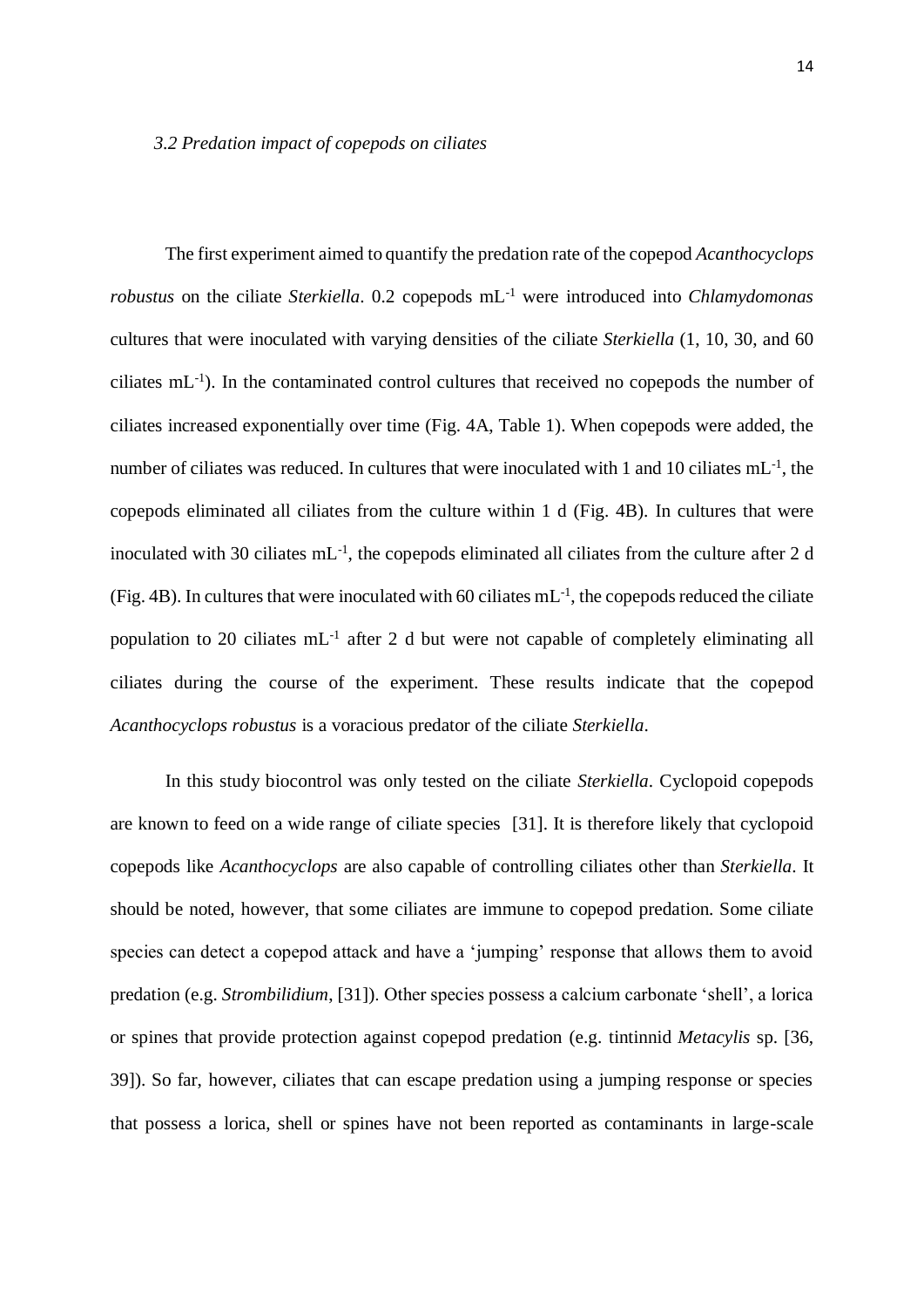microalgal cultures. Further research needed to determine the range of ciliate species than can be controlled by cyclopoid or other copepods.



**Figure 4:** Abundance of the ciliate *Sterkiella* in *Chlamydomonas* cultures in the absence (A) and presence (B) of the copepod *Acanthocyclops robustus*. The *Chlamydomonas* cultures were inoculated with varying numbers of ciliates. The error bars correspond to one standard deviation of the means. The different letters "a-d" in panel A indicate that all treatments are significantly different from each other, while the letter "d" in panel B indicates no significant differences between different treatments according to Tukey's HSD post-hoc tests.

| Experimental treatment               | d.o.f. | F    |          |
|--------------------------------------|--------|------|----------|
| Copepods                             |        | 6268 | < 0.0001 |
| Initial ciliate abundance            | 3      | 1564 | < 0.0001 |
| Copepods x Initial ciliate abundance | 3      | 1416 | < 0.0001 |

**Table 1.** Results of two-way ANOVA testing for the effects of initial ciliate abundance and presence/absence of copepods determined on day 3 in experiment 1 (d.o.f.: degrees of freedom).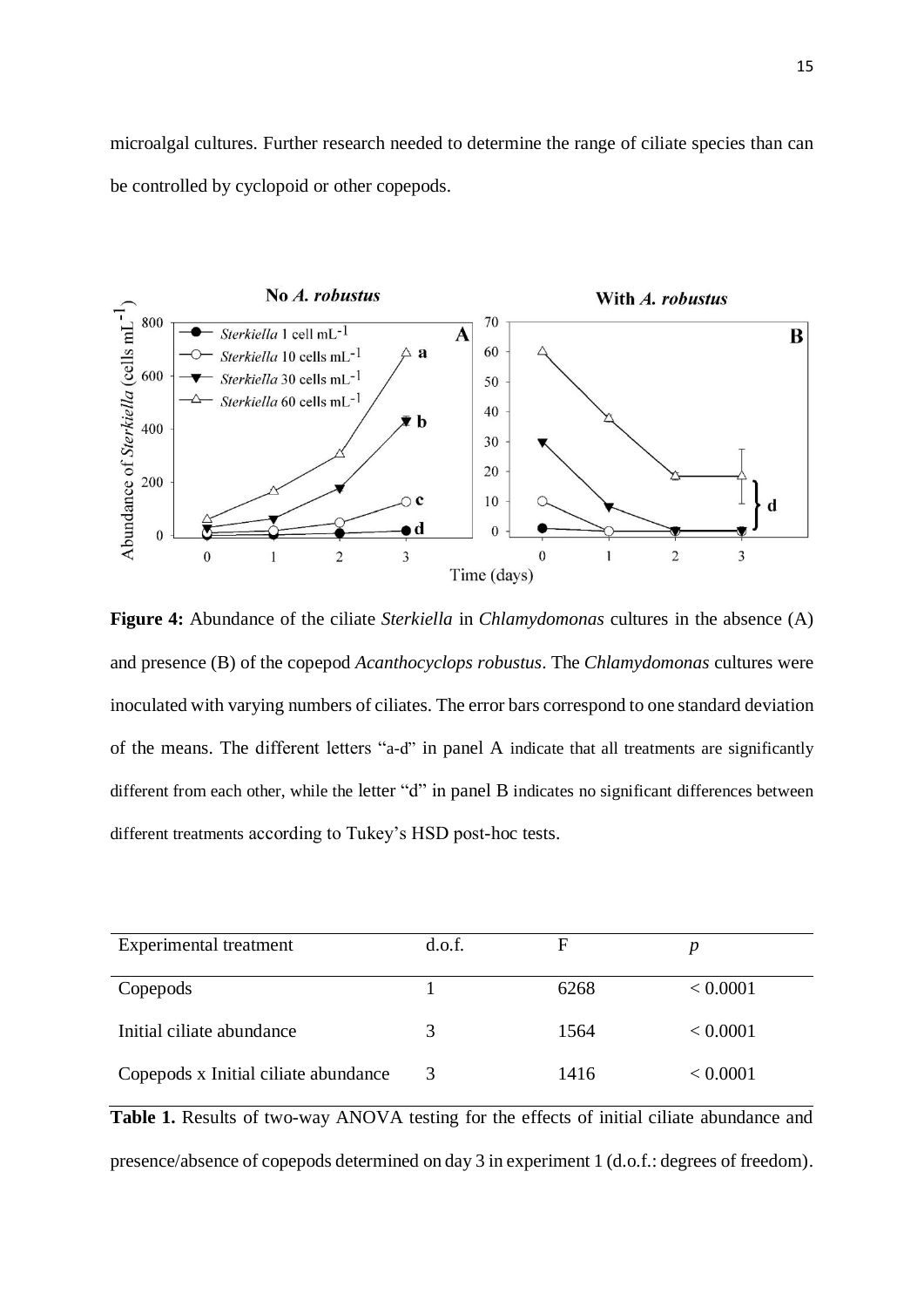# *3.3 Copepods increase microalgal biomass concentration in a microalgal culture contaminated with ciliates*

The aim of the second experiment was to evaluate whether the copepod *Acanthocyclops robustus* is capable of maintaining the microalgal biomass production in a contaminated *Chlamydomonas* culture to the same level as a non-contaminated culture. In a non-contaminated *Chlamydomonas* culture, the biomass concentration as estimated from OD<sup>750</sup> increased more or less linearly over time (Fig. 5A). Contamination of the culture with 10 Sterkiella mL<sup>-1</sup> caused a crash of the culture between 2 and 4 d (Fig. 5B). During the crash, *Sterkiella* abundance had increased to about 120 ciliates mL<sup>-1</sup> and the microalgal biomass concentration was reduced 75% compared to the non-contaminated culture. Addition of *Acanthocyclops robustus* (0.2 copepods mL<sup>-1</sup>) to a non-contaminated *Chlamydomonas* culture had no significant effect on the biomass concentration of *Chlamydomonas* in the culture (Fig. 5A). When *Acanthocyclops robustus* was added to a *Chlamydomonas* culture that was contaminated with the ciliate *Sterkiella*, all ciliates were eliminated from the culture within 1 d (Fig. 5B, Table 2) and the biomass concentration of *Chlamydomonas* was not significantly different from the non-contaminated culture. These results indicate that the copepod *Acanthocyclops robustus* can be used as a biological control agent to eliminate the ciliate *Sterkiella* from cultures of the microalga *Chlamydomonas* and maintain the biomass production of the culture to the same level as a non-contaminated culture.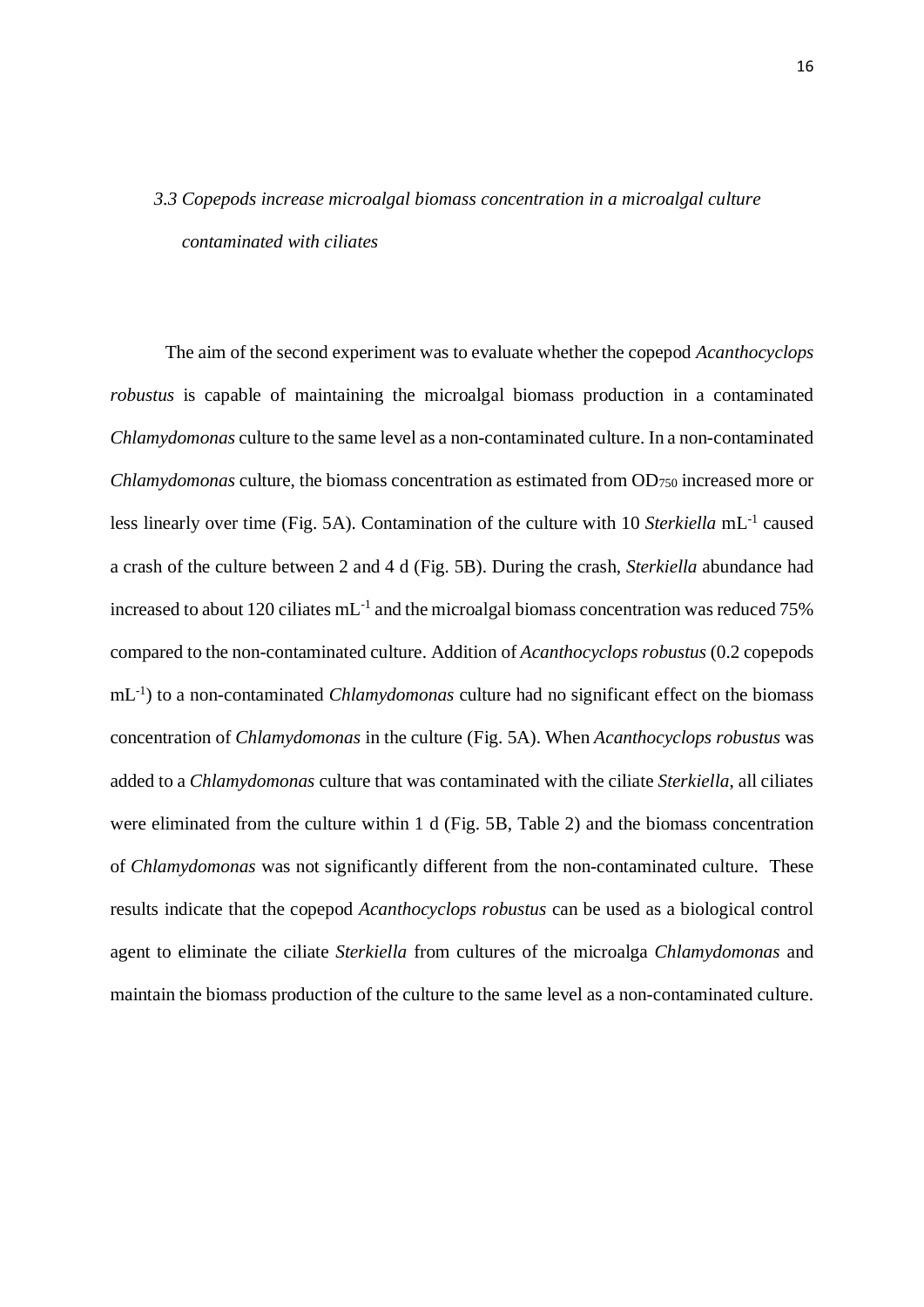

**Figure 5:** Comparison of the microalgal biomass concentration (as estimated from OD<sub>750</sub>, A) and ciliate abundance (B) in a non-contaminated *Chlamydomonas* culture (black triangledown), a *Chlamydomonas* culture to which the copepod *Acanthocyclops robustus* was added (0.2 individuals mL-1 ) (white triangle-up), a *Chlamydomonas* culture that was contaminated with the ciliate *Sterkiella* (10 cells mL-1 ) (white circle) and a contaminated *Chlaymodomonas* culture to which the copepod *Acanthocyclops* was added (black circle). The error bar corresponds to the standard deviation of means. The letter a in panel A groups treatments that are not significantly different from each other according to Tukey's HSD post-hoc test, while the letter b indicates that this treatment is different from the treatments grouped under letter a. The letters a and b in panel B indicate that the two treatments are significantly different.

| Experimental treatment     | d.o.f. |      |          |
|----------------------------|--------|------|----------|
| Microalgal biomass (day 4) |        | 3001 | < 0.0001 |
| Ciliate abundance (day 1)  |        | 264  | < 0.0001 |

**Table 2.** Results of two one-way ANOVA tests comparing microalgal biomass concentration (as estimated from OD750) and ciliate abundance between the different treatments in experiment 2. (d.o.f.: degrees of freedom).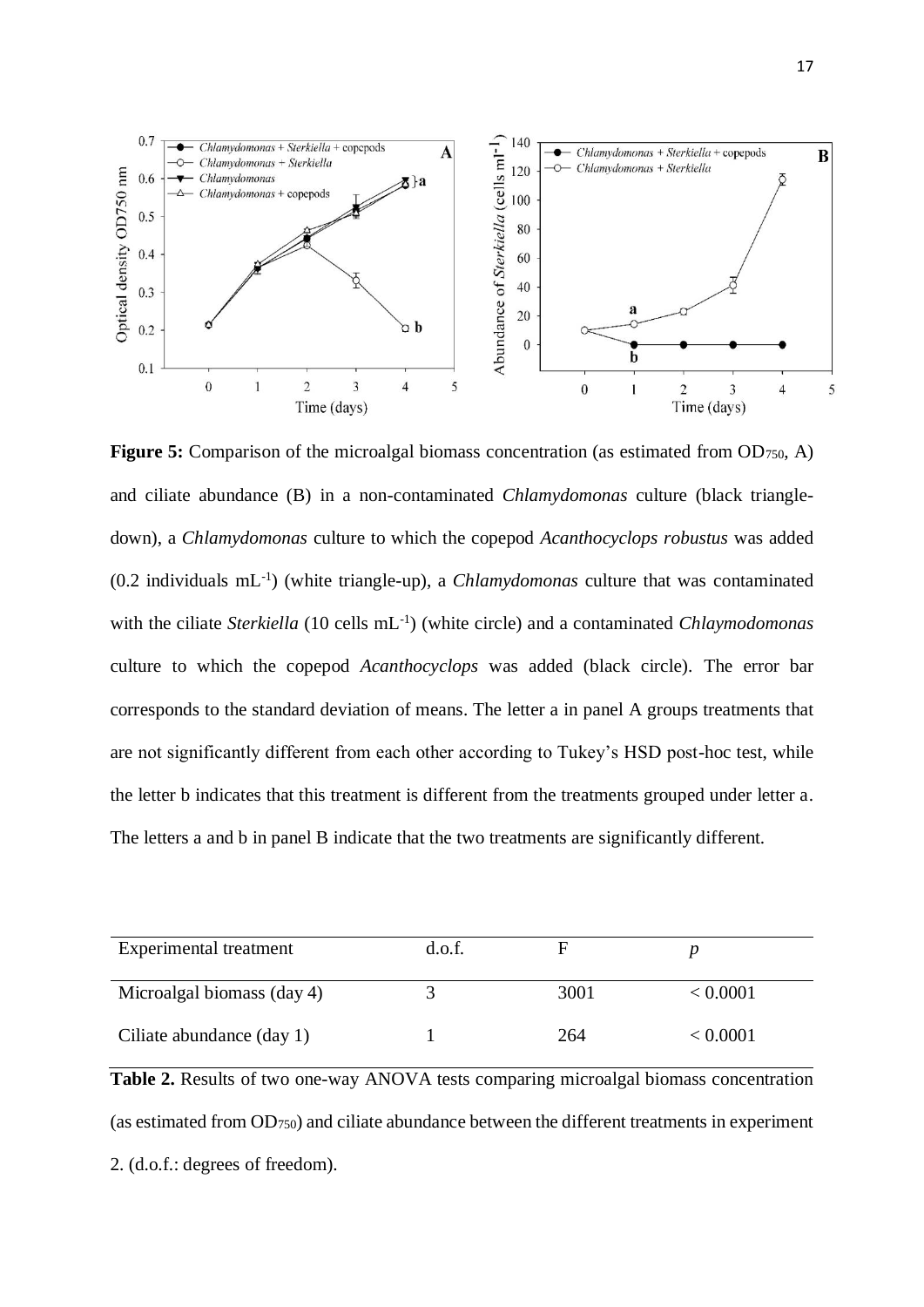The experiment also indicated that *Acanthocyclops robustus* does not feed directly on *Chlamydomonas*, at least not to a degree that microalgal biomass concentration is reduced. This is important, as introduction of copepods into microalgal cultures should not cause a reduction in microalgal biomass concentration [11]. Like most other copepods, *Acanthocyclops robustus* is a carnivorous predator that feeds on relatively large organisms that range in size from 100 to 1000 µm [33]. *Sterkiella* (100 µm) fits perfectly within this size range but *Chlamydomonas* is too small  $(7 \mu m)$ . It is known that most copepods have difficulty in handling small food items in the size range of unicellular microalgae like *Chlamydomonas* [34]. Hopp et al. [35] confirmed that *Acanthocyclops* cannot be raised on microalgal alone and reproduce only when its diet contained animal feed. Not only size of the feed may play a role, but also the high nitrogen content and nutritional value in ciliates than in microalgae [36]. Further research, however, is needed to evaluate whether *Acanthocyclops* feeds on species of microalgae other than *Chlamydomonas*.

While adults and copepodite copepods may not feed on microalgae, it is possible that the naupliar stages of *Acanthocyclops robustus* may feed on microalgae. Nauplii of some copepod species have been reported to feed on *Chlamydomonas* (e.g. *Mesocyclops leukartii* and *Cyclops vicinus* [37]). To test this, we incubated *Chlamydomonas* cultures with varying densities of nauplii from the copepod *Acanthocyclops robustus* (1, 5 and 10 nauplii mL<sup>-1</sup>). As a result, no significant effect of addition of the nauplii on the biomass concentration of the *Chlamydomonas* culture could be observed (one-way ANOVA,  $F = 0.227$ ,  $p = 0.875$ ) (Fig. 6). Despite the fact that few *Chlamydomonas* cells could be observed in the gut of the nauplii (Fig. 3I), the impact of the nauplii on the biomass concentration of the microalgae was negligible.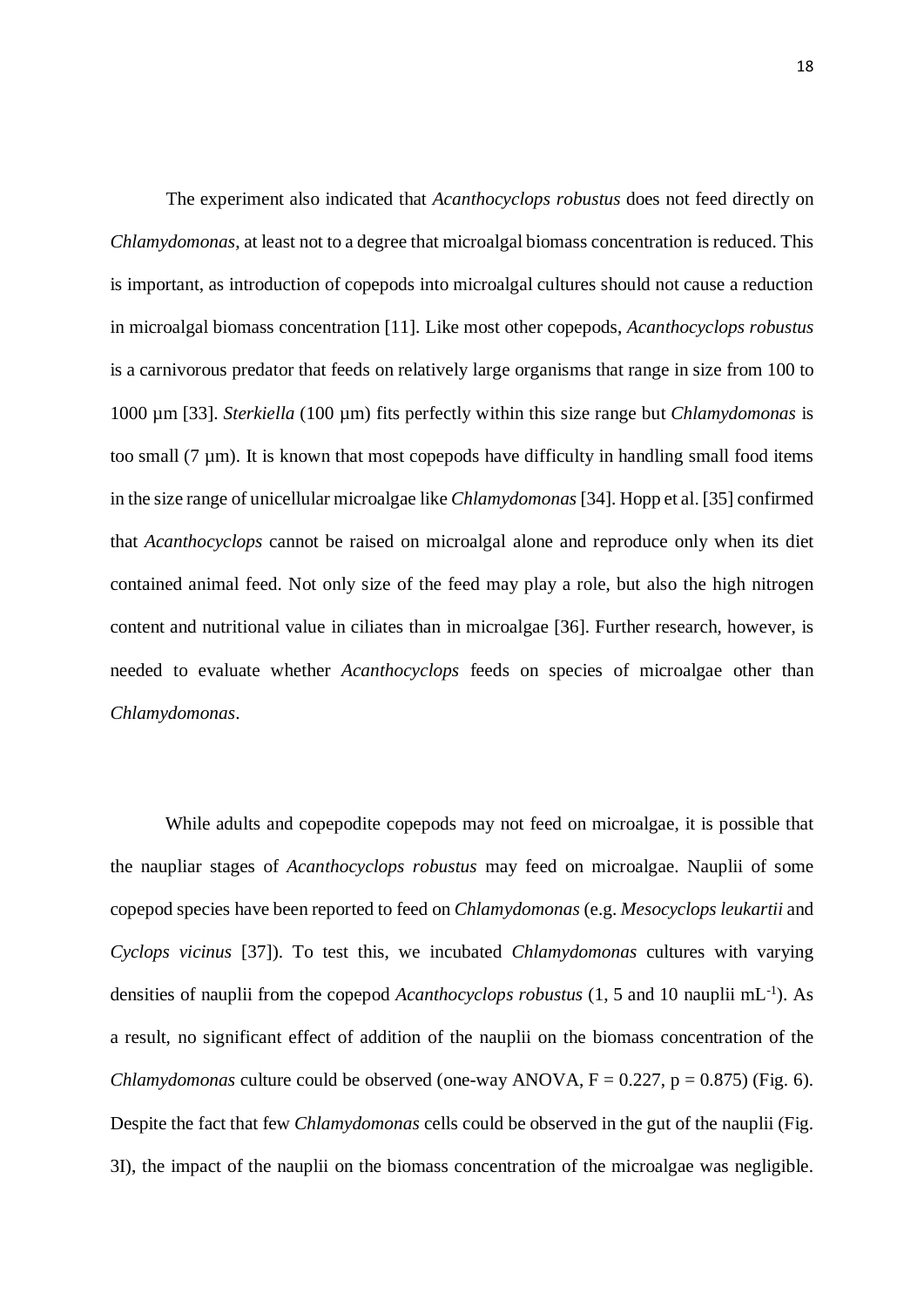Moreover, the survival rate of nauplii in the cultures without ciliate feed was poor: no live nauplii nor copepodite stages remained in the cultures to which 1 nauplius  $mL^{-1}$  was added, while in the treatments with 5 and 10 nauplii mL<sup>-1</sup> only 15% of the nauplii survived, out of which only 12% had transformed into the copepodite stage after 4 d. This low survival of the nauplii may have been due to a lack of animal feed [35]. Most likely, the copepod nauplii have a similar diet as the adult copepods and also feed on animal prey such as ciliates [30, 31].



**Figure 6**: The effect of nauplii of the copepod *Acanthocyclops robustus* on the biomass of *Chlamydomonas* cultures. The error bars correspond to one standard deviation of the means. The letter a indicates that all treatments are not significantly different from each other according to Tukey's HSD post-hoc test.

# *3.4 Minimal number of copepods needed to avoid a culture crash in contaminated Chlamydomonas cultures*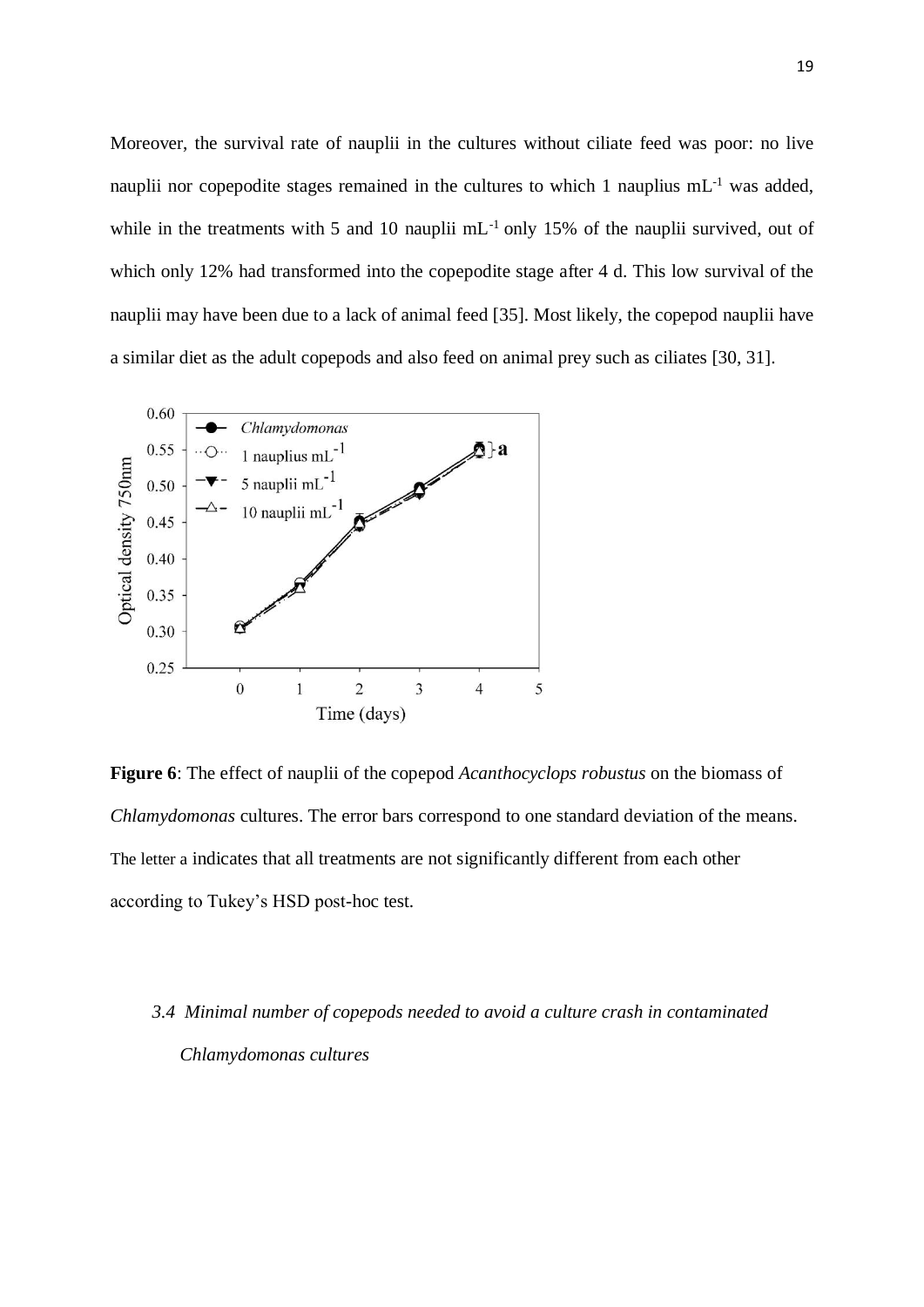In a third experiment we investigated the minimal number of copepods needed to avoid a crash of a *Chlamydomonas* culture that was contaminated with 10 *Sterkiella* cells mL-1 . We used 10 ciliates  $mL^{-1}$  as a contamination load in this experiment as this is the minimum abundance at which ciliates can be detected during routine culture monitoring and hence the minimum abundance at which corrective action can be undertaken [11]. When no *Acanthocyclops robustus* were added to the contaminated culture, the number of ciliates increased to 80 ciliates  $mL^{-1}$  between 3 and 5 d and the microalgal biomass concentration decreased by 73% compared to a non-contaminated culture (Fig. 7B). When copepods were added to the contaminated cultures, the number of ciliates was reduced and the biomass concentration of *Chlamydomonas* was higher than in the contaminated cultures to which no copepods were added (Fig. 7A). Addition of 0.03 to 0.4 copepods  $mL^{-1}$  resulted in elimination of most ciliates from the culture within 1 d and resulted in *Chlamydomonas* biomass concentration of that was not significantly different from that of a non-contaminated culture (Fig. 7A). When only  $0.007$  copepods  $mL^{-1}$  were added, however, the number of ciliates increased over time and the biomass of *Chlamydomonas* was significantly lower than in a noncontaminated culture ( $p < 0.0001$ , Table 3). This indicates that addition of 0.03 or more copepods  $mL^{-1}$  is needed to prevent a culture crash. In a previous study where the ostracod *Heterocypris incongruens* or the cladoceran *Moina tenuicornis* were used to control rotifer contamination in high rate algal ponds, much higher predator densities ranging from 1.5 to 2.5 individuals mL<sup>-1</sup> were required to achieve a reduction of only  $\sim$ 23 - 27% in the rotifer population [19].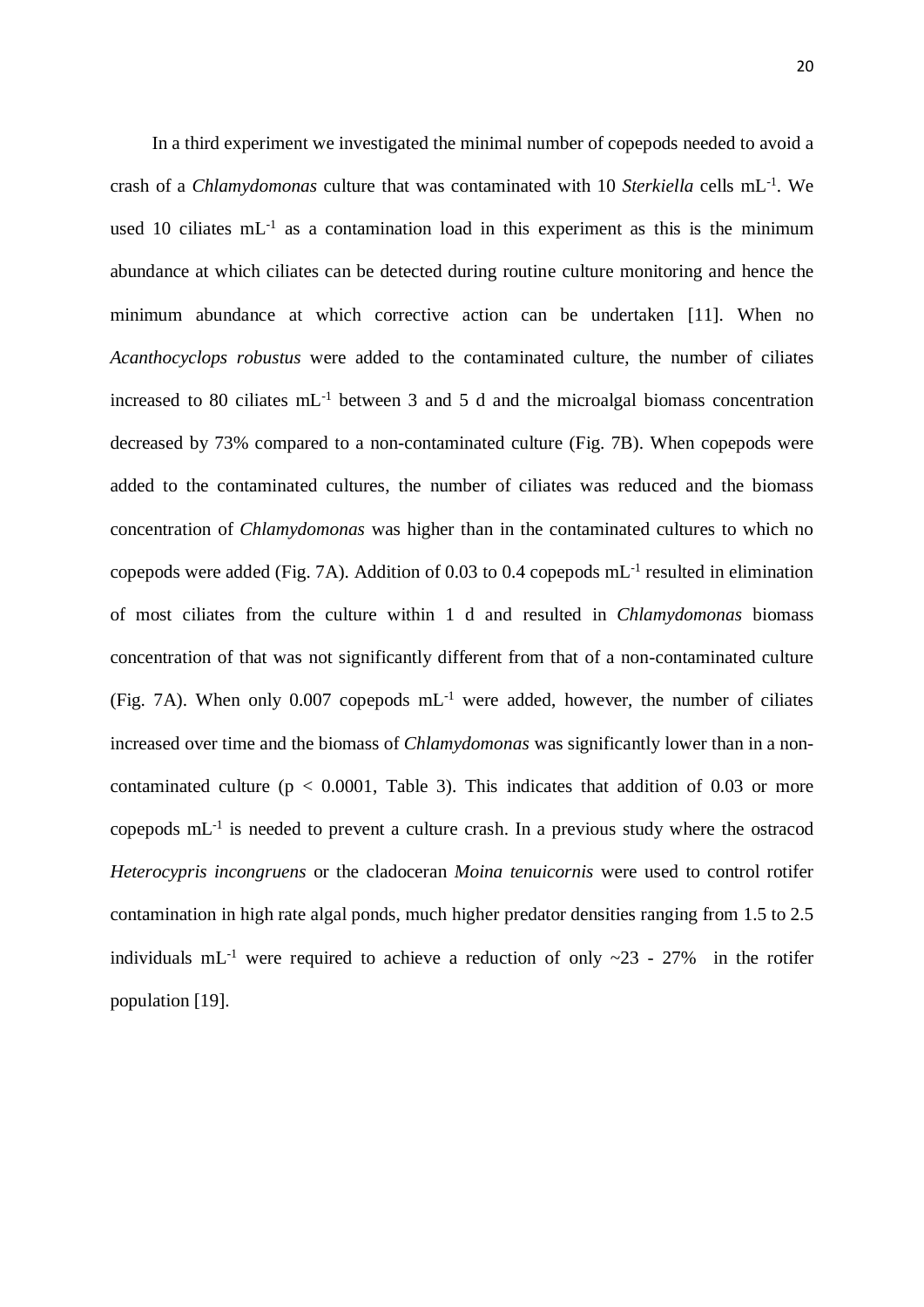

**Figure 7**: A) Influence of different densities of the copepod *Acanthocyclops robustus* to a *Chlamydomonas* cultures that was contaminated 10 *Sterkiella* cells mL<sup>-1</sup> on (A) the microalgal biomass concentration (as estimated from OD750) and (B) the abundance of the ciliate *Sterkiella*. The copepod *Acanthocyclops robustus* was added in different densities and the effect of the copepod addition was compared to a positive (no copepods, no ciliate contamination) and negative (no copepods, with ciliate contamination) control. The error bars correspond to one standard deviation of the means. The letters a and b in panel A and the letter a, b and c in panel B group treatments that are not significantly different from each other according to Tukey's HSD post-hoc test.

| Experimental treatment     | d.o.f. | н   |          |
|----------------------------|--------|-----|----------|
| Microalgal biomass (day 5) |        | 115 | < 0.0001 |
| Ciliate abundance (day 1)  |        | O.  | < 0.0001 |

**Table 3.** Results of two one-way ANOVA tests comparing microalgal biomass concentration (as estimated from OD750) and ciliate abundance between the different treatments in experiment 3. (d.o.f.: degrees of freedom).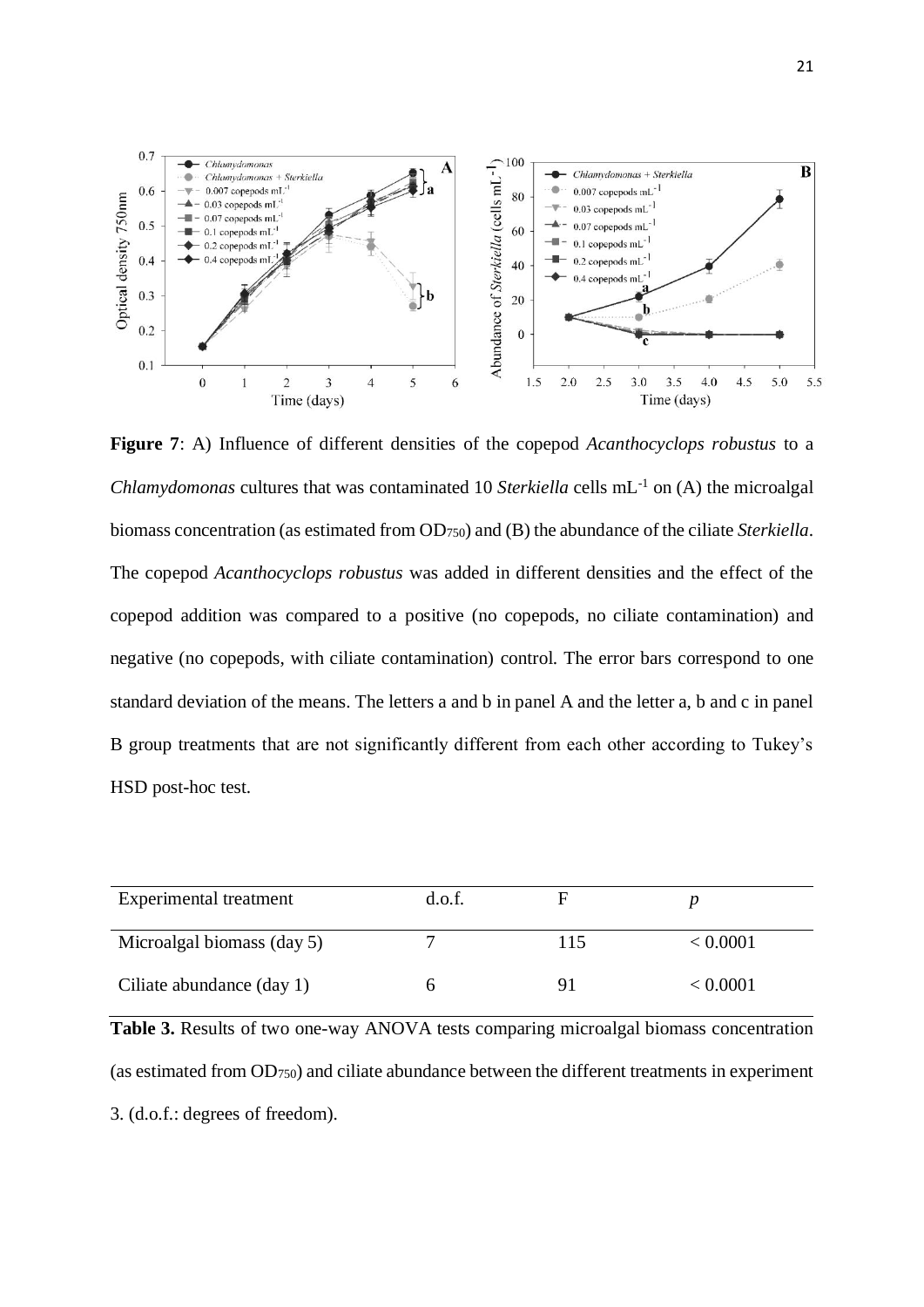# *3.5 Practical implications for the use of cyclopoid copepods for biocontrol of ciliate contamination in large-scale microalgal cultures*

To determine how many copepods should be added to microalgal cultures, it is important to know the maximum rate of consumption of ciliates by the copepods. The rate of consumption of the ciliate *Sterkiella* by the copepod *Acanthocyclops robustus* was fitted in a hyperbolic curve to the number of ciliates available per copepod (Fig. 8). This relation between food consumption and food abundance corresponds to a Type II functional response, and is the result of satiation of the copepods at high food abundance [40]. Previous studies of consumption rates of ciliates by copepods also reported a type II functional response [21]. The maximum ingestion rate that was estimated from the functional response was in excess of 400 ciliates copepod<sup>-1</sup> day<sup>-1</sup>. This is comparable to ingestion rates reported for the closely related copepod species *Acanthocyclops vernalis* (312 ciliates day<sup>-1</sup>; [41]).

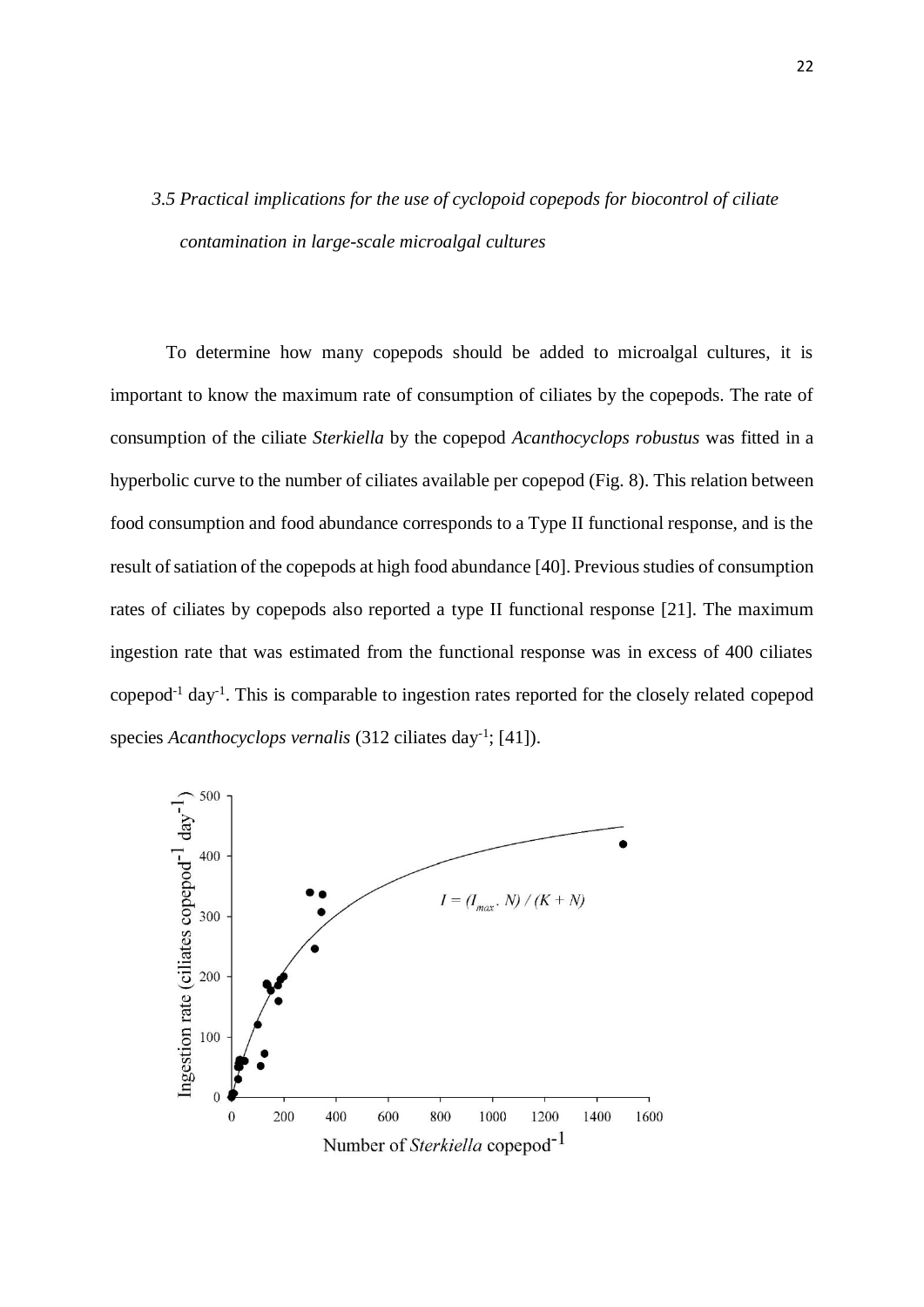**Figure 8:** Consumption rate of *Sterkiella* by *Acanthocyclops robustus* as a function of ciliate availability per copepod. The ingestion rate  $(I)$  versus prey abundance  $(N)$  fits to Holling type II functional response  $(I = (I_{max}, N)/(K + N))$ , with maximal ingestion rate  $(I_{max} = 545)$ ciliates copepod<sup>-1</sup> day<sup>-1</sup>) and the prey abundance (K = 322) at which half the maximal ingestion rate occurs.  $(R^2 = 0.921, p < 0.0001)$ .

Ciliate contamination in microalgal cultures can be detected when the ciliate density exceeds about 10 organisms  $mL^{-1}$  [11]. Therefore, corrective action can be taken only when ciliate contamination load is 10 ciliates mL-1 or more. At this level of contamination, addition of 0.07 copepods  $mL^{-1}$  was sufficient to control the ciliate contamination (experiment 3). When this is extrapolated to large-scale cultures, biological control of ciliates would require sufficient numbers of copepods (thousands per  $m<sup>3</sup>$ ). This will require cultivation of copepods specifically for biocontrol of ciliates in microalgal cultures. Large-scale cultivation of copepods has not yet been demonstrated for the species *Acanthocyclops robustus* used in this study, but marine copepods are already cultivated for use as live feed for fish larvae in aquaculture [37, 38].

The cyclopoid copepod *Acanthocyclops robustus* is a freshwater species and can therefore only be used to control ciliate contamination in cultures of freshwater microalgae. In marine ecosystems calanoid copepods are important predators of ciliates [38]. Calanoid copepods that live in seawater achieve similar ingestion rates on ciliates as the cyclopoid copepod *Acanthocyclops robustus* [38]. Therefore, calanoid may have potential to be used to control ciliate contamination in cultures of marine microalgae. This, however, remains to be tested.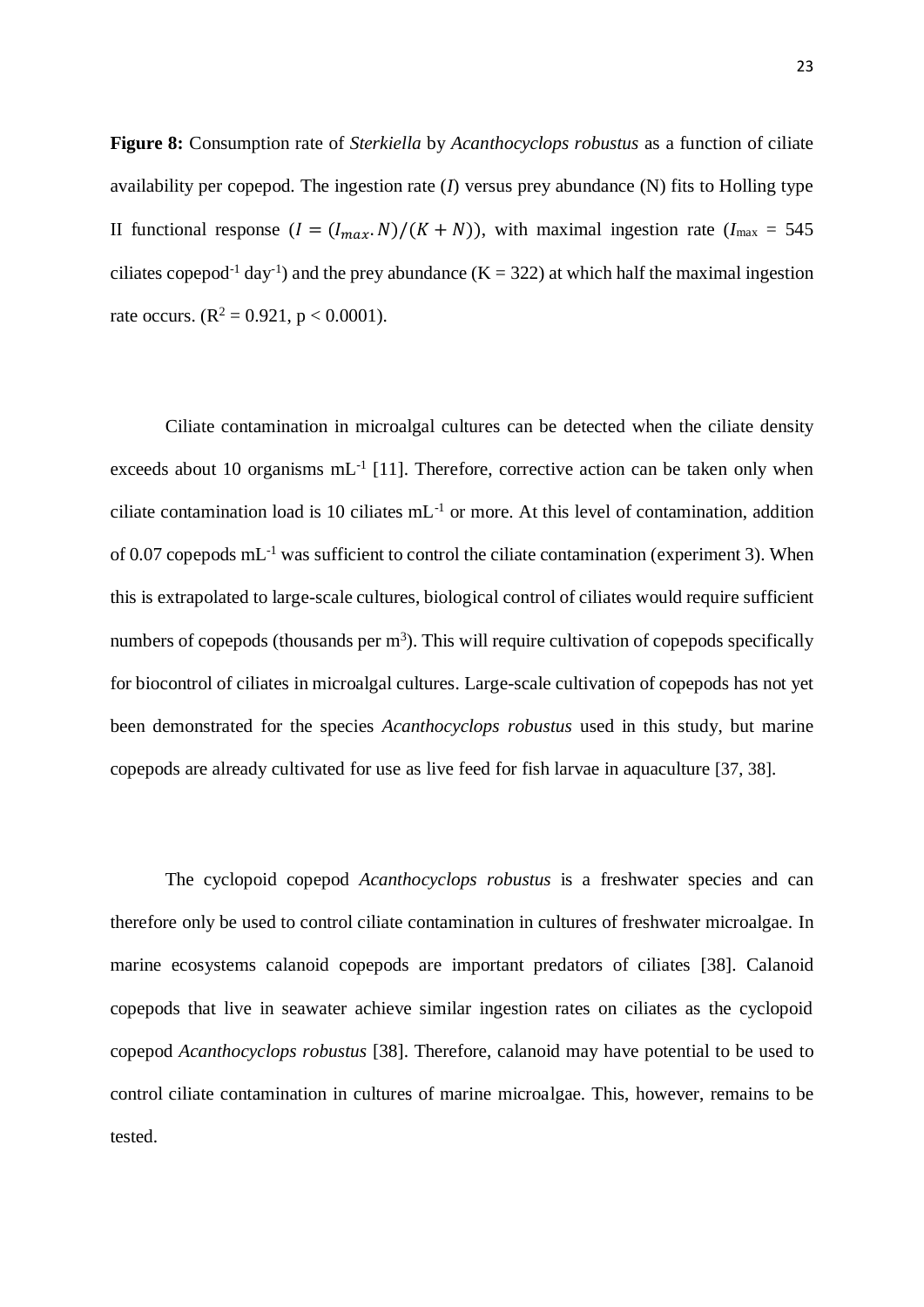### **4. Conclusions**

Our experiments demonstrate that the copepod *Acanthocyclops robustus* has potential to be used as a biological control mechanism to eliminate the ciliate *Sterkiella* from contaminated *Chlamydomonas* cultures and can prevent a decrease in biomass concentration of a ciliatecontaminated culture. A single copepod individual can consume about 400 ciliates per day. The copepod or its naupliar stages did not have any measurable impact on the biomass of the *Chlamydomonas* culture.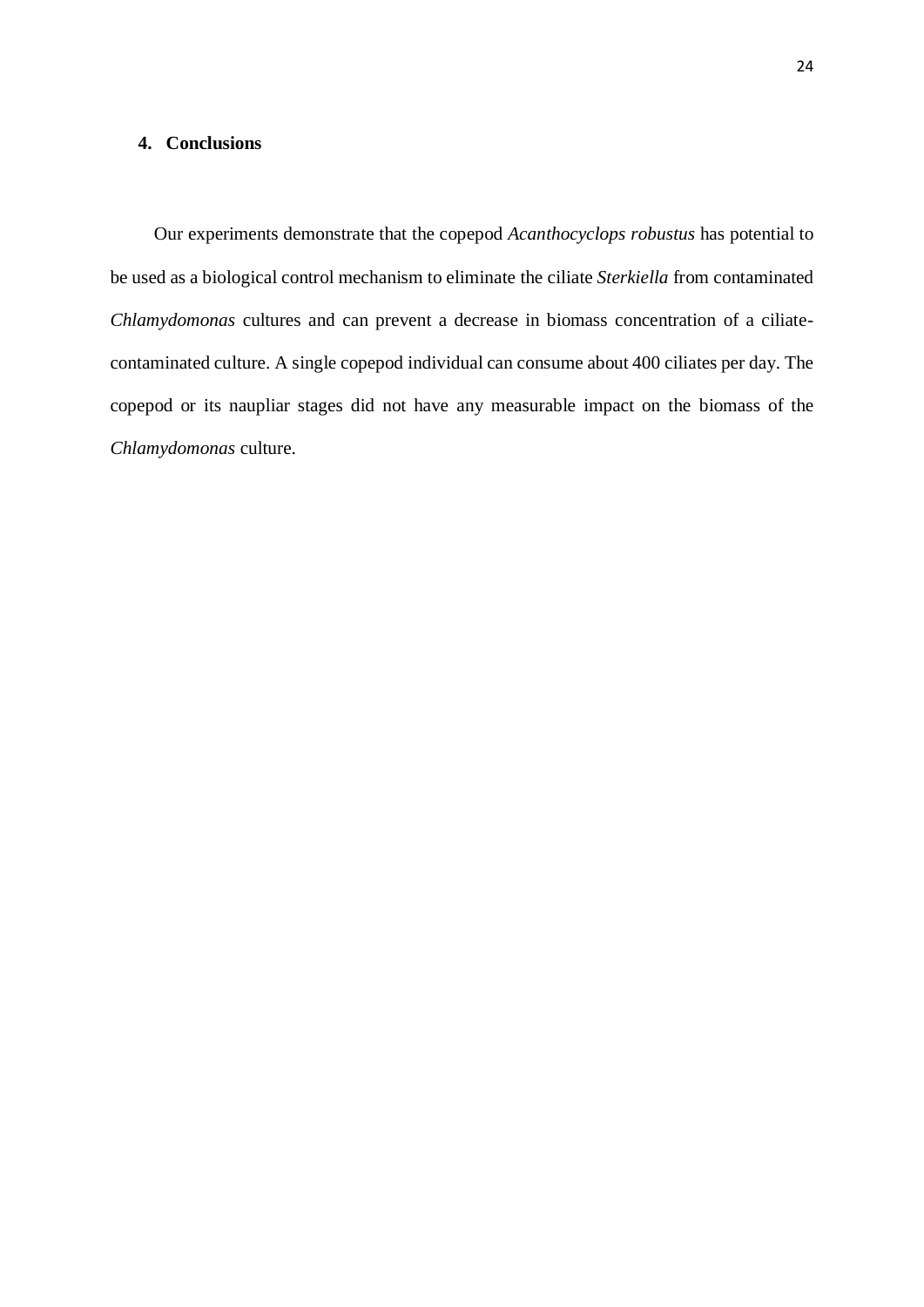### **Acknowledgements**

The authors are grateful to three anonymous reviewers for their constructive comments, which helped us improve the manuscript. The authors thank KU Leuven University for funding this research through grant OT/14/065. The first author would like to acknowledge the Ministry of Education and Training of Vietnam for funding the PhD program. D. Vandamme is a researcher funded by the Research Foundation – Flanders Belgium (FWO) (2016-2019 12D8917N).

# **Conflict of interest statement**

All the authors declare that there are no conflicts of interest.

### **Declaration of authors' agreement**

The authors agree to authorship and agree to submit the manuscript for peer review.

### **Statement of informed consent**

No informed consent or human or animal rights are applicable.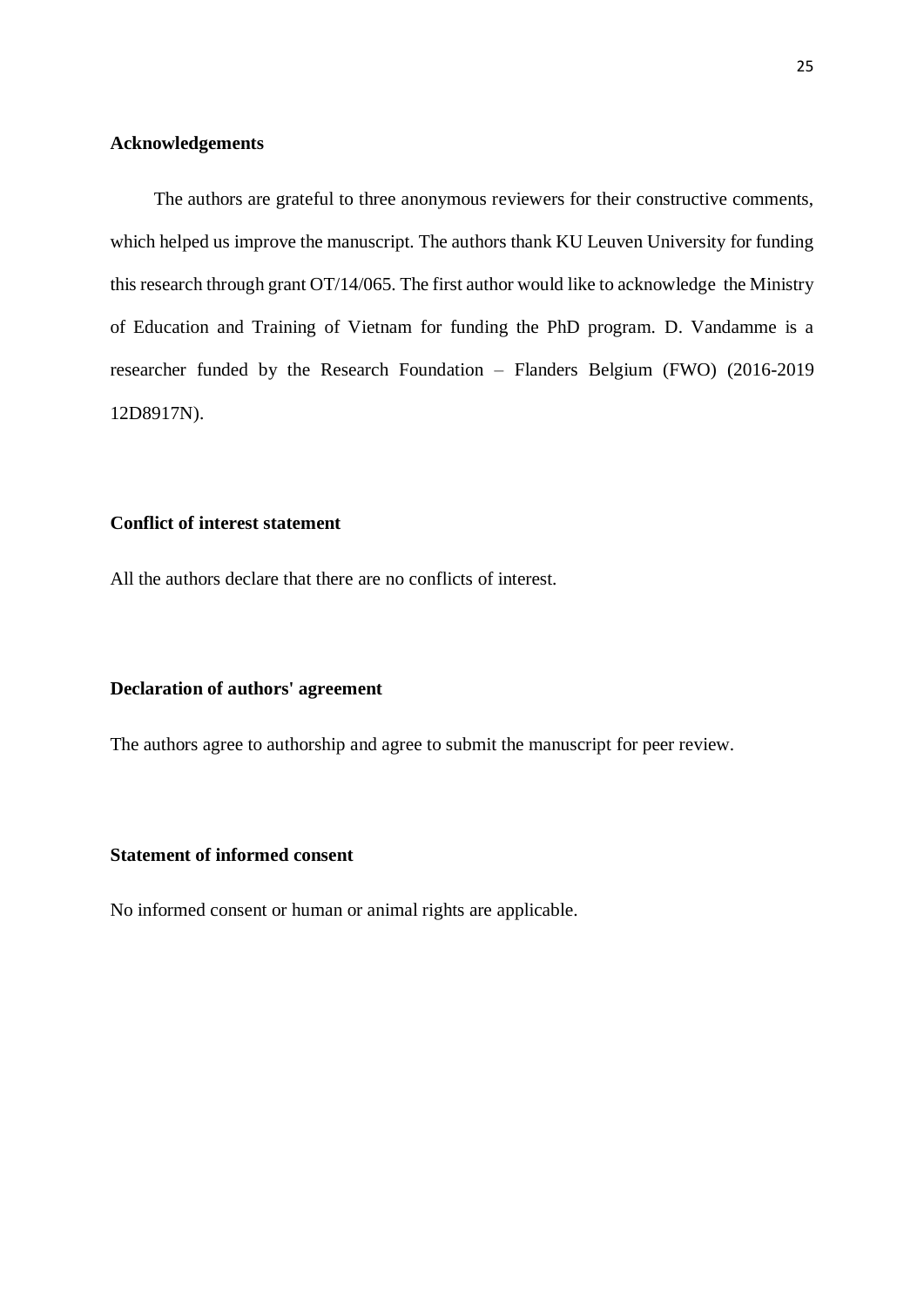### **Declaration of author's contributions**

Nguyen Thi Kim Hue designed and performed the experiments, did the molecular identification of predator, collected and combined data, analysed statistics and interpreted the data, wrote the whole manuscript, reviewed and edited the manuscript for important intellectual contents. Koenraad Muylaert obtained the funding, conceived the research and designed the experiments, checked statistical analysis and interpreted the data, reviewed and developed the whole manuscript for important intellectual contents. All authors read, reviewed and approved the final manuscript.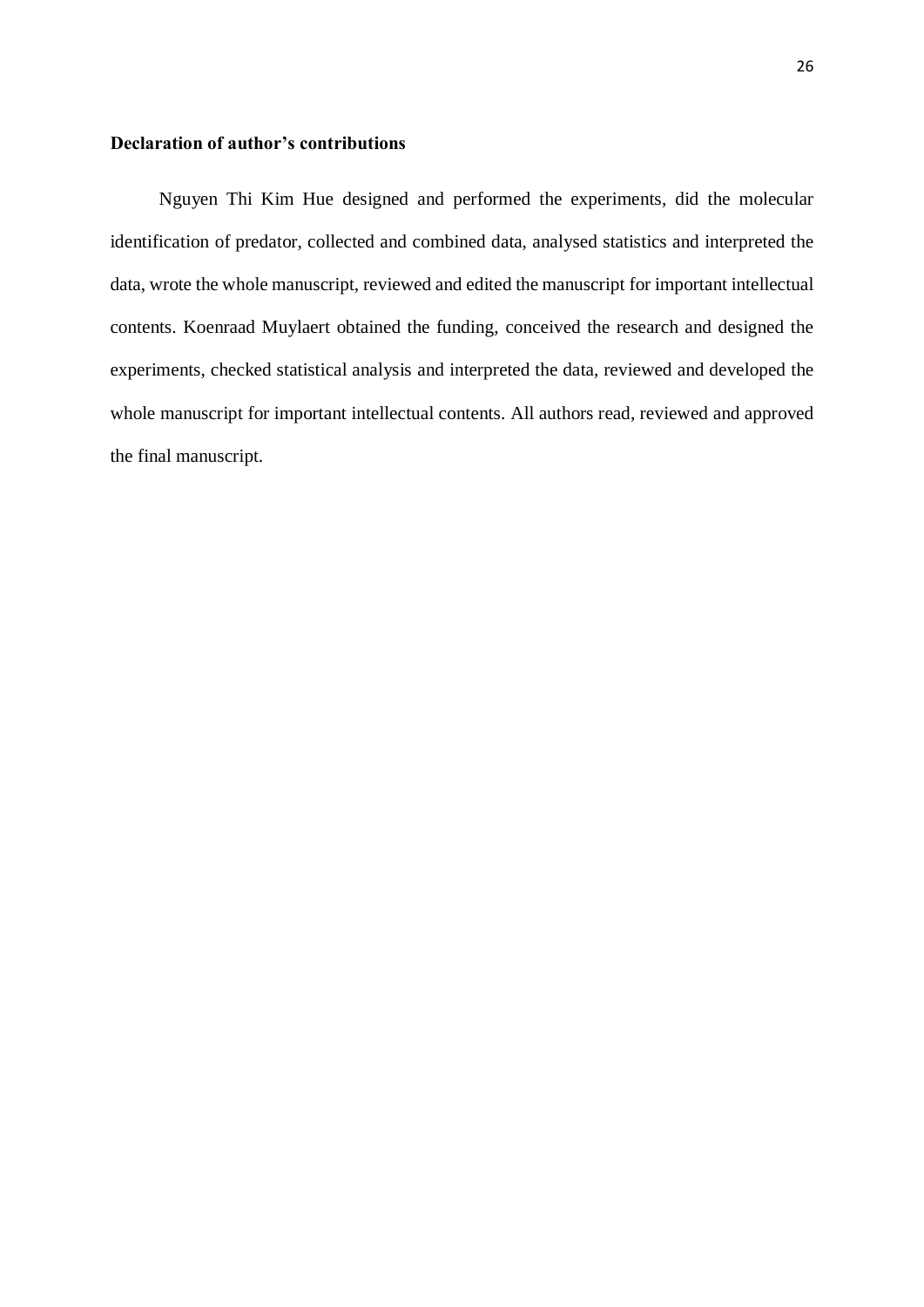### **References**

- [1] D.R. Georgianna, S.P. Mayfield, Exploiting diversity and synthetic biology for the production of algal biofuels, Nature. 488 (2012) 329–335. doi:10.1038/nature11479.
- [2] R.R. Narala, S. Garg, K.K. Sharma, S.R. Thomas-Hall, M. Deme, Y. Li, P.M. Schenk, Comparison of microalgae cultivation in photobioreactor, open raceway pond, and a two-stage hybrid system, Front. Energy Res. 4 (2016) 1–10. doi:10.3389/fenrg.2016.00029.
- [3] J.G. Day, N.J. Thomas, U.E.M. Achilles-Day, R.J.G. Leakey, Early detection of protozoan grazers in algal biofuel cultures, Bioresour. Technol. 114 (2012) 715–719. doi:10.1016/j.biortech.2012.03.015.
- [4] L.T. Carney, J.S. Wilkenfeld, P.D. Lane, O.D. Solberg, Z.B. Fuqua, N.G. Cornelius, S. Gillespie, K.P. Williams, T.M. Samocha, T.W. Lane, Pond crash forensics: Presumptive identification of pond crash agents by next generation sequencing in replicate raceway mass cultures of Nannochloropsis salina, Algal Res. 17 (2016) 341– 347. doi:10.1016/j.algal.2016.05.011.
- [5] V.H. Smith, T. Crews, Applying ecological principles of crop cultivation in large-scale algal biomass production, Algal Res. 4 (2014) 23–34. doi:10.1016/j.algal.2013.11.005.
- [6] S.L. Strom, T. a Morello, Comparative growth rates and yelds of ciliates and heterotrophic dinoflagellates, J. Plankton Res. 20 (1998) 571–584. doi:10.1093/plankt/20.3.571.
- [7] F.J. Post, L.J. Borowitzka, M.A. Borowitzka, B. Mackay, T. Moulton, The protozoa of a Western Australian hypersaline lagoon, Hydrobiologia. 105 (1983) 95–113.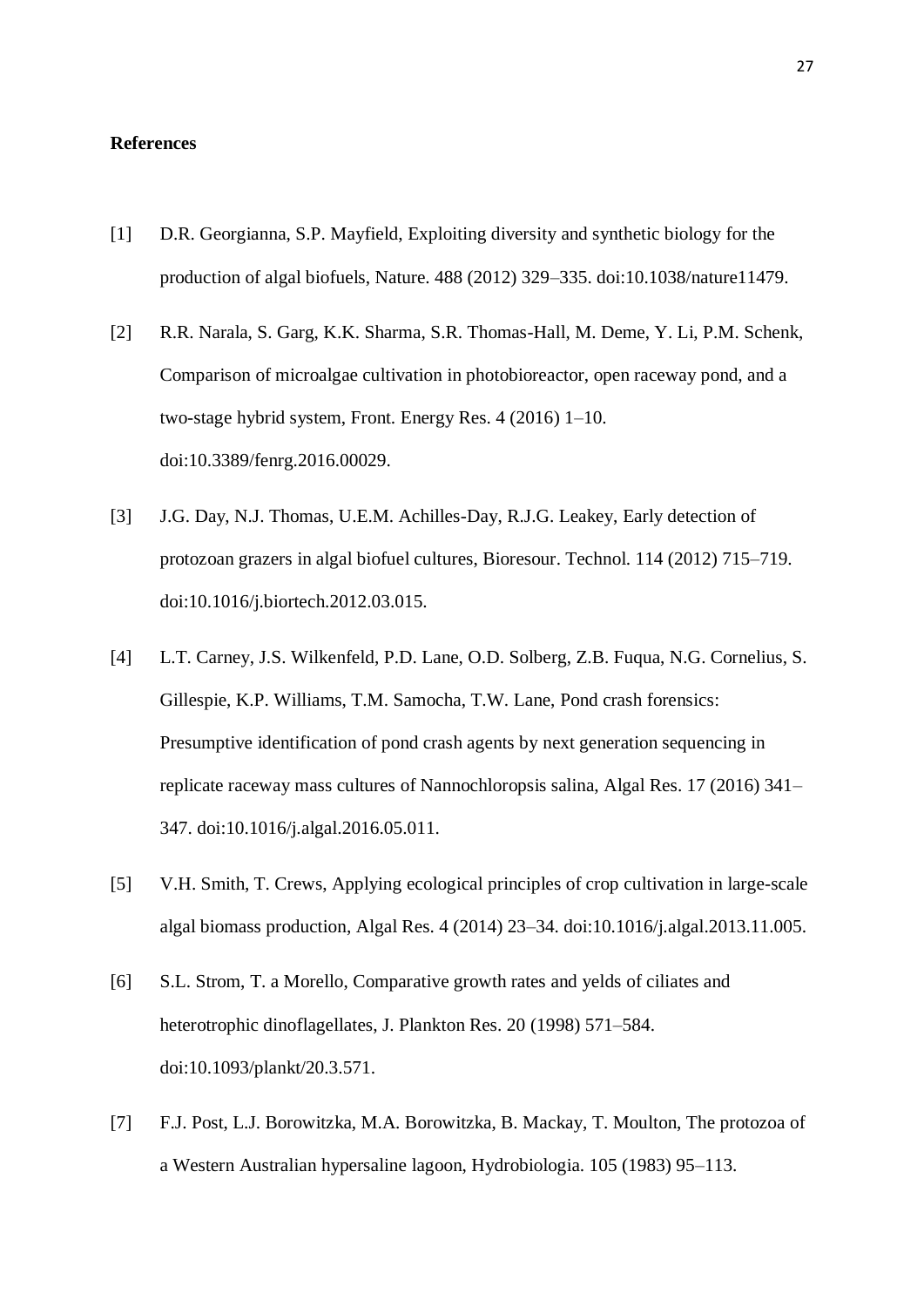doi:10.1007/BF00025180.

- [8] I. Moreno-Garrido, J.P. Cañavate, Assessing chemical compounds for controlling predator ciliates in outdoor mass cultures of the green algae Dunaliella salina, Aquac. Eng. 24 (2000) 107–114. doi:10.1016/S0144-8609(00)00067-4.
- [9] W. Foissner, Biogeography of microorganisms: a brief review emphasizing protists, Acta Protozool. 45 (2006) 111–136. doi:10.1.1.465.6672.
- [10] H. Wang, W. Zhang, L. Chen, J. Wang, T. Liu, The contamination and control of biological pollutants in mass cultivation of microalgae, Bioresour. Technol. 128 (2013) 745–750. doi:10.1016/j.biortech.2012.10.158.
- [11] J.G. Day, S.P. Slocombe, M.S. Stanley, Overcoming biological constraints to enable the exploitation of microalgae for biofuels, Bioresour. Technol. 109 (2012) 245–251. doi:10.1016/j.biortech.2011.05.033.
- [12] R. Xu, L. Zhang, J. Liu, The natural triterpenoid toosendanin as a potential control agent of the ciliate Stylonychia mytilus in microalgal cultures, J. Appl. Phycol. (2018) 1–8. doi:10.1007/s10811-018-1522-2.
- [13] N.T. Kim Hue, B. Deruyck, E. Decaestecker, D. Vandamme, K. Muylaert, Natural chemicals produced by marine microalgae as predator deterrents can be used to control ciliates contamination in microalgal cultures, Algal Res. 29 (2018) 297–303. doi:10.1016/j.algal.2017.11.036.
- [14] E. Kazamia, D.C. Aldridge, A.G. Smith, Synthetic ecology A way forward for sustainable algal biofuel production?, J. Biotechnol. 162 (2012) 163–169. doi:10.1016/j.jbiotec.2012.03.022.
- [15] N.G. Hairston, F.E. Smith, L.B. Slobodkin, Community structure, population control,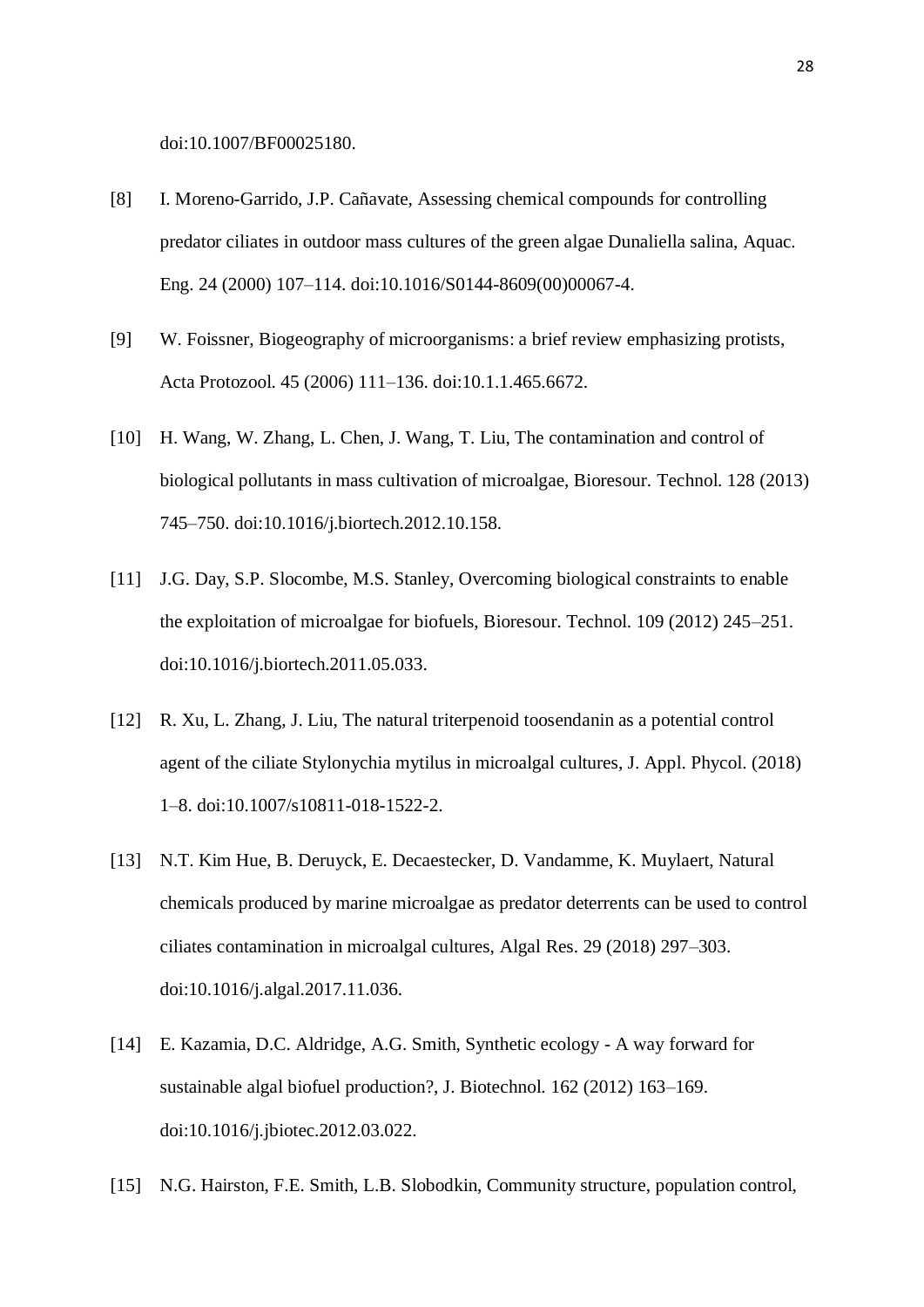and competition, Am. Nat. 94 (1960) 421–425. doi:https://doi.org/10.1086/282146.

- [16] J.B. Shurin, E.T. Borer, E.W. Seabloom, K. Anderson, C.A. Blanchette, B. Broitman, S.D. Cooper, B.S. Halpern, A cross-ecosystem comparison of the strength of trophic cascades, Ecol. Lett. 5 (2002) 785–791. doi:10.1046/j.1461-0248.2002.00381.x.
- [17] S.A. Corey, D.J. Dall, W.M. Milne, D. Dall, W. Milne, Pest control and sustainable agriculture, CSIRO Publishing, 1993.
- [18] R.D. Holt, M.E. Hochberg, When is biological control evolutionarily stable (or is it)?, Ecology. 78 (1997) 1673–1683. doi:10.1890/0012- 9658(1997)078[1400:CRICSA]2.0.CO%3B2.
- [19] V. Montemezzani, I.C. Duggan, I.D. Hogg, R.J. Craggs, Screening of potential zooplankton control technologies for wastewater treatment High Rate Algal Ponds, Algal Res. 22 (2017) 1–13. doi:10.1016/j.algal.2016.11.022.
- [20] A.E. Thom, M. Bhattacharjee, E. Siemann, Predaceous insects may limit algal grazers in high-nutrient environments: implications for wastewater remediation in open bioreactors, Aquat. Ecol. 52 (2018) 107–118. doi:10.1007/s10452-018-9648-5.
- [21] A. Calbet, E. Saiz, The ciliate-copepod link in marine ecosystems, Aquat. Microb. Ecol. 38 (2005) 157–167. doi:10.3354/ame038157.
- [22] Z. Brandl, Freshwater copepods and rotifers: Predators and their prey, Hydrobiologia. 546 (2005) 475–489. doi:10.1007/s10750-005-4290-3.
- [23] T. Kiørboe, What makes pelagic copepods so successful?, J. Plankton Res. 33 (2011) 677–685. doi:10.1093/plankt/fbq159.
- [24] I. Gismervik, T. Andersen, Prey switching by Acartia clausi: Experimental evidence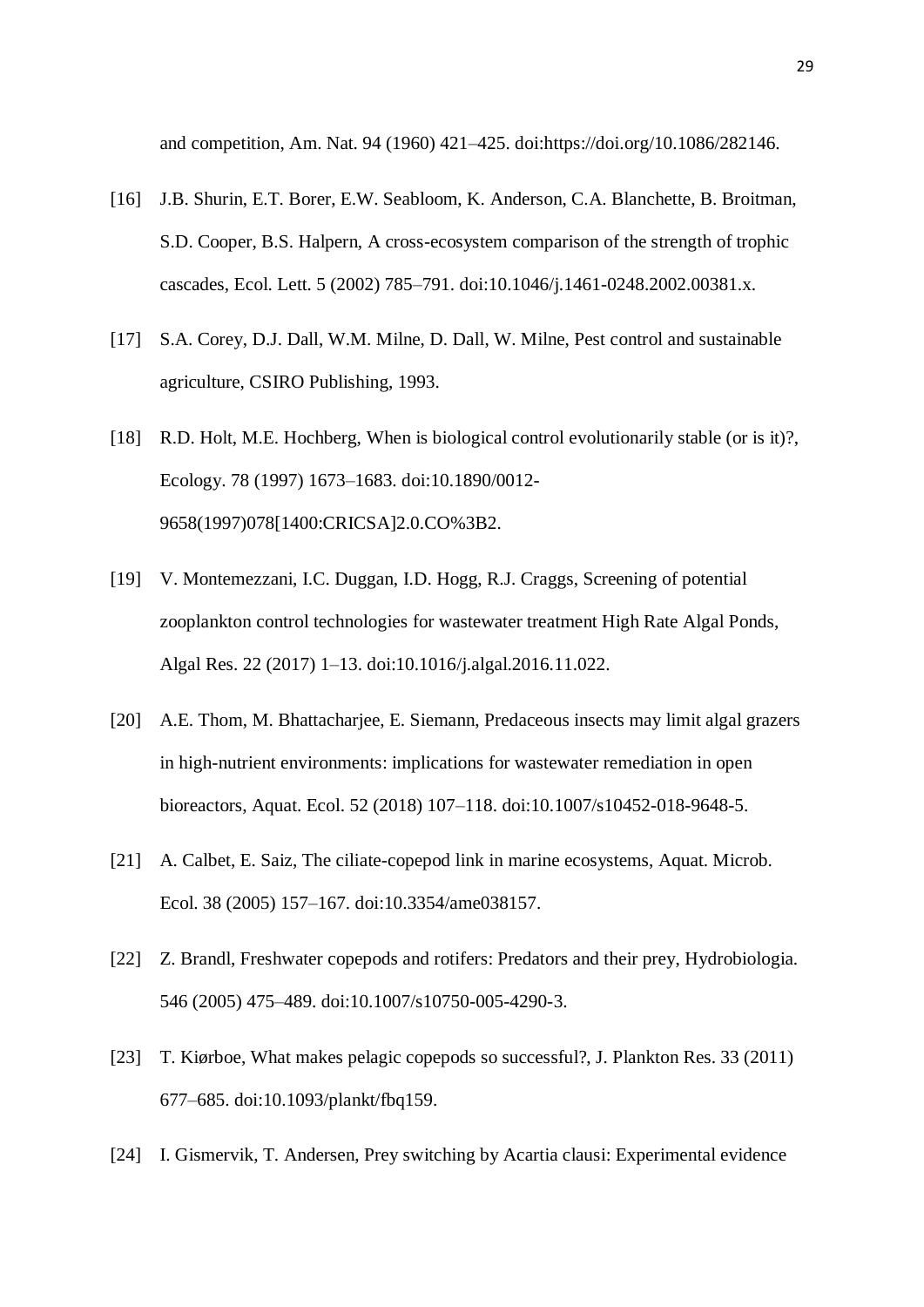and implications of intraguild predation assessed by a model, Mar. Ecol. Prog. Ser. 157 (1997) 247–259. doi:10.3354/meps157247.

- [25] J.G. Day, Y. Gong, Q. Hu, Microzooplanktonic grazers A potentially devastating threat to the commercial success of microalgal mass culture, Algal Res. 27 (2017) 356– 365. doi:10.1016/j.algal.2017.08.024.
- [26] R.R.L. Guillard, C. J.Lorenzen, Yellow-green algae with chlorophyllid C, Phycology. 8 (1972) 10–14. doi:10.1111/j.1529-8817.1972.tb03995.x.
- [27] D. Tang, W. Han, P. Li, X. Miao, J. Zhong, CO2biofixation and fatty acid composition of Scenedesmus obliquus and Chlorella pyrenoidosa in response to different CO2levels, Bioresour. Technol. 102 (2011) 3071–3076. doi:10.1016/j.biortech.2010.10.047.
- [28] H. Purasjoki, K., & Viljamaa, Acanthocyclops robustus (Copepoda, Cyclopoida) in plankton of the Helsinki sea area, and a morphological comparison between A. robustus and A. vernalis, Finnish Mar. Res. 250 (1984) 33–44.
- [29] F. Lescher Moutoue, Seasonal variations in size and morphology of Acanthocyclops robustus (Copepoda, Cyclopoida), J. Plankton Res. 18 (1996) 907–922. doi:10.1093/plankt/18.6.907.
- [30] G. Maier, Coexistence of the predatory cyclopoids Acanthocyclops robustus (Sars), Hydrobiol. Intrazooplankt. Predation. Springer; Dordrecht. 198 (1990) 185–203.
- [31] S. Wickham, Cyclops predation on ciliates: species-specific differences and functional responses, J. Plankton Res. 17 (1995) 1633–1646. doi:10.1093/plankt/17.8.1633.
- [33] U. Berggreen, B. Hansen, T. Kiørboe, Food size spectra, ingestion and growth of the copepod Acartia tonsa during development: Implications for determination of copepod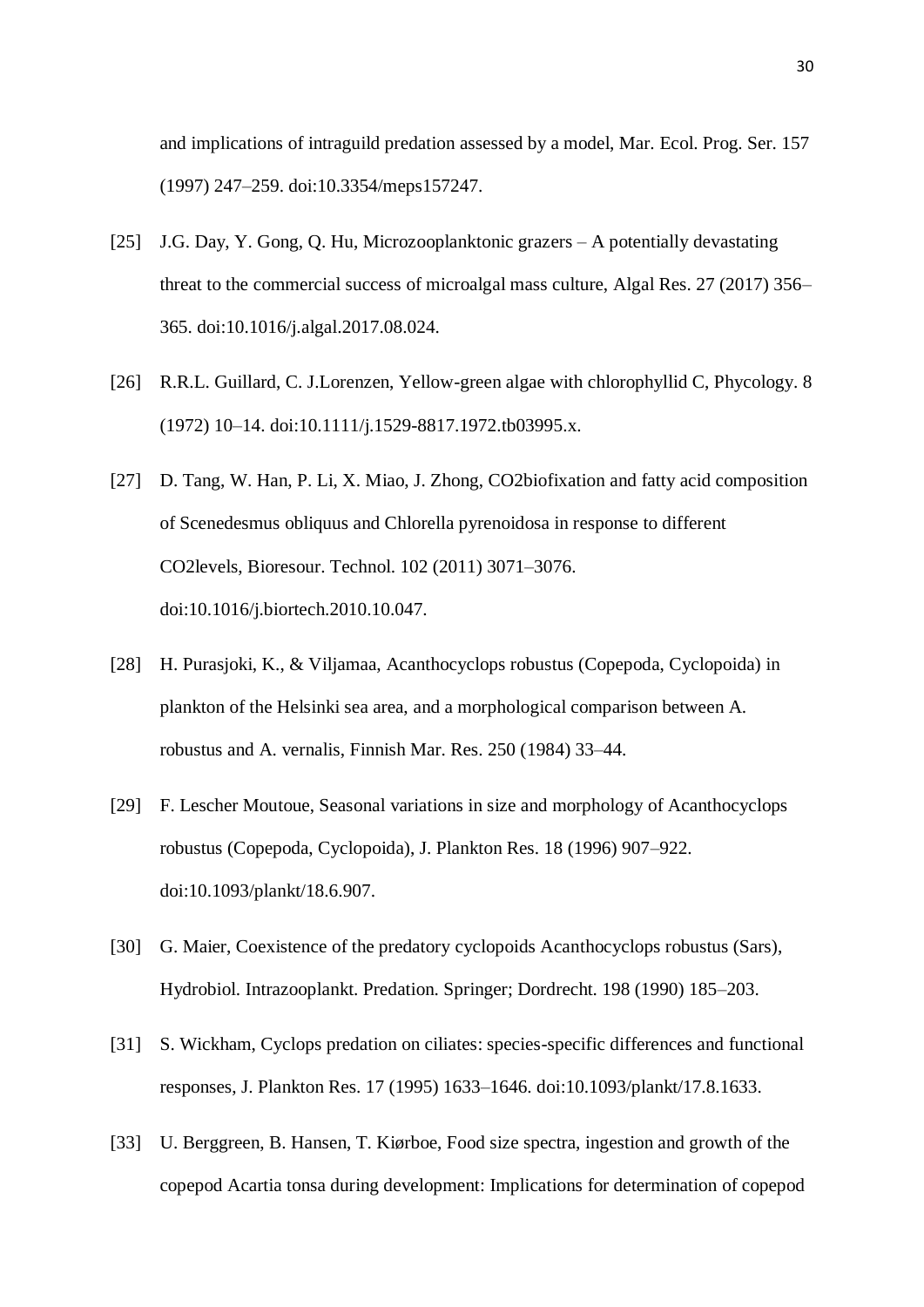production, Mar. Biol. 99 (1988) 341–352. doi:10.1007/BF02112126.

- [34] U. Hopp, G. Maier, Implication of the feeding limb morphology for herbivorous feeding in some freshwater cyclopoid copepods, Freshw. Biol. 50 (2005) 742–747. doi:10.1111/j.1365-2427.2005.01362.x.
- [35] U. Hopp, G. Maier, R. Bleher, Reproduction and adult longevity of five species of planktonic cyclopoid copepods reared on different diets: a comparative study, Freshw. Biol. 38 (1997) 289–300. doi:10.1046/j.1365-2427.1997.00214.x.
- [36] E. Broglio, E. Saiz, A. Calbet, I. Trepat, M. Alcaraz, Trophic impact and prey selection by crustacean zooplankton on the microbial communities of an oligotrophic coastal area (NW Mediterranean Sea), Aquat. Microb. Ecol. 35 (2004) 65–78. doi:10.3354/ame035065.
- [37] A.M. Hansen, B. Santer, The influence of food resources on the development, survival and reproduction of the 2 cyclopoid copepods - Cyclops vicinus and Mesocyclops leuckarti, J Plankt. Res. 17 (1995) 631–646. doi:10.1093/plankt/17.3.631.
- [38] D.K. Stoecker, D.A. Egloff, Predation by Acartia tonsa Dana on planktonic ciliates and rotifers, J. Exp. Mar. Bio. Ecol. 110 (1987) 53–68. doi:10.1016/0022-0981(87)90066- 9.
- [39] J.T. Turner, H. Levinsen, T.G. Nielsen, B.W. Hansen, Zooplankton feeding ecology: Grazing on phytoplankton and predation on protozoans by copepod and barnacle nauplii in Disko Bay, West Greenland, Mar. Ecol. Prog. Ser. 221 (2001) 209–219. doi:10.3354/meps221209.
- [40] C.S. Holling, The components of predation as revealed by a study of small-mammal predation of the European pine sawfly, Can. Entomol. 91 (1959) 293–320.